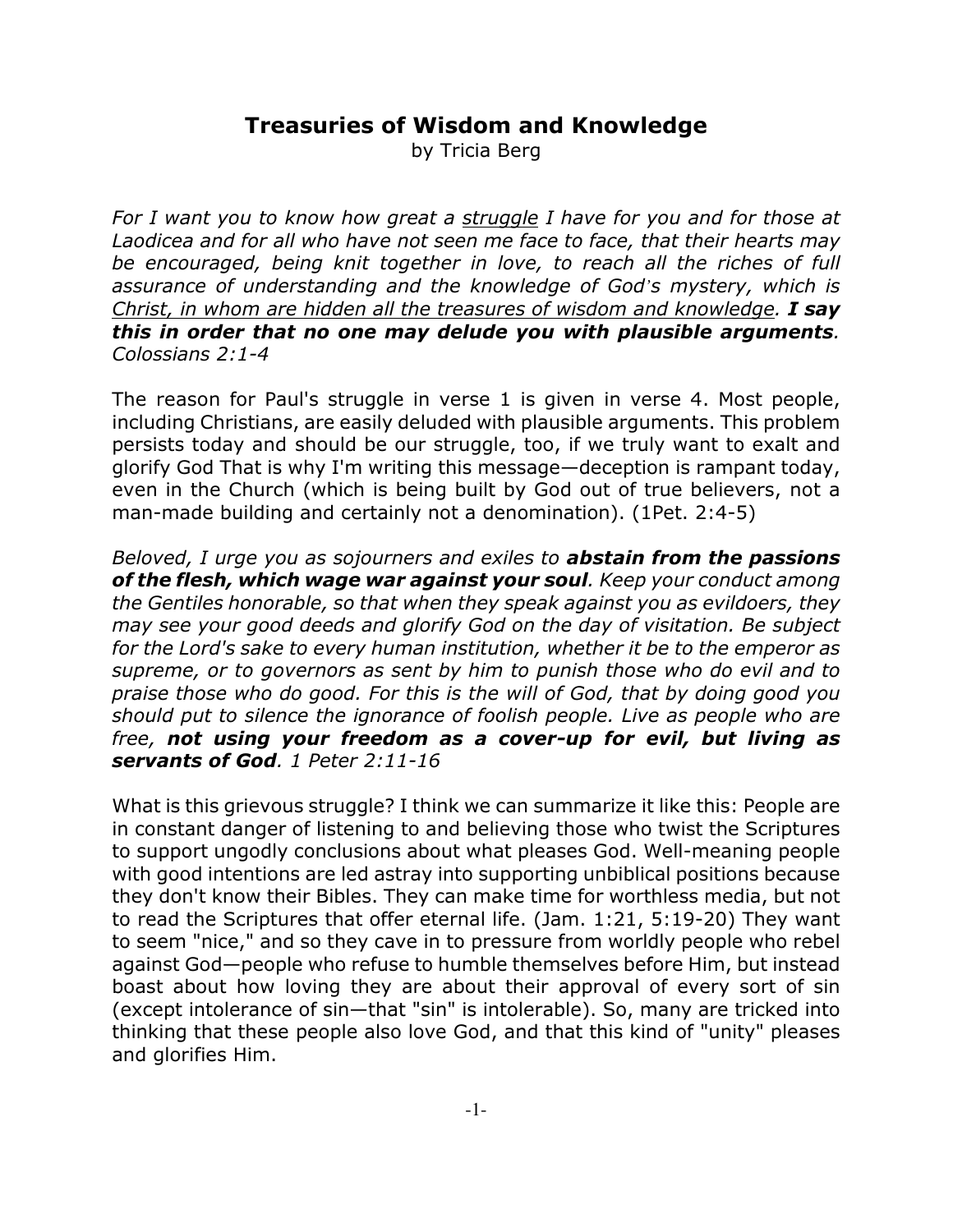*We have spoken freely to you, Corinthians; our heart is wide open. You are not restricted by us, but you are restricted in your own affections. In return (I speak as to children) widen your hearts also. Do not be unequally yoked with unbelievers. For what partnership has righteousness with lawlessness? Or what fellowship has light with darkness? What accord has Christ with Belial? Or what portion does a believer share with an unbeliever? What agreement has the temple of God with idols? For we are the temple of the living God; as God said, "I will make my dwelling among them and walk among them, and I will be their God, and they shall be my people. Therefore go out from their midst, and be separate from them, says the Lord, and touch no unclean thing; then I will welcome you, ?and I will be a father to you, and you shall be sons and daughters to me, says the Lord Almighty." Since we have these promises, beloved, let us cleanse ourselves from every defilement of body and spirit, bringing holiness to completion in the fear of God. 2 Corinthians 6:11-7:1*

*Do not love the world or the things in the world. If anyone loves the world, the love of the Father is not in him. For all that is in the world—the desires of the flesh and the desires of the eyes and pride of life—is not from the Father but is from the world. And the world is passing away along with its desires, but whoever does the will of God abides forever. 1 John 2:15-17*

*I write these things to you about those who are trying to deceive you. But the anointing that you received from him abides in you, and you have no need that anyone should teach you. But as his anointing teaches you about everything, and is true, and is no lie—just as it has taught you, abide in him. And now, little children, abide in him, so that when he appears we may have confidence and not shrink from him in shame at his coming. If you know that he is righteous, you may be sure that everyone who practices righteousness has been born of him. 1 John 2:26-29*

*It was also about these that Enoch, the seventh from Adam, prophesied, saying, "Behold, the Lord comes with ten thousands of his holy ones, to execute judgment on all and to convict all the ungodly of all their deeds of ungodliness that they have committed in such an ungodly way, and of all the harsh things that ungodly sinners have spoken against him." These are grumblers, malcontents, following their own sinful desires; they are loud-mouthed boasters, showing favoritism to gain advantage. But you must remember, beloved, the predictions of the apostles of our Lord Jesus Christ. They said to you, "In the last time there will be scoffers, following their own ungodly passions." It is these who cause divisions, worldly people, devoid of the Spirit. But you, beloved, building yourselves up in your most holy faith and*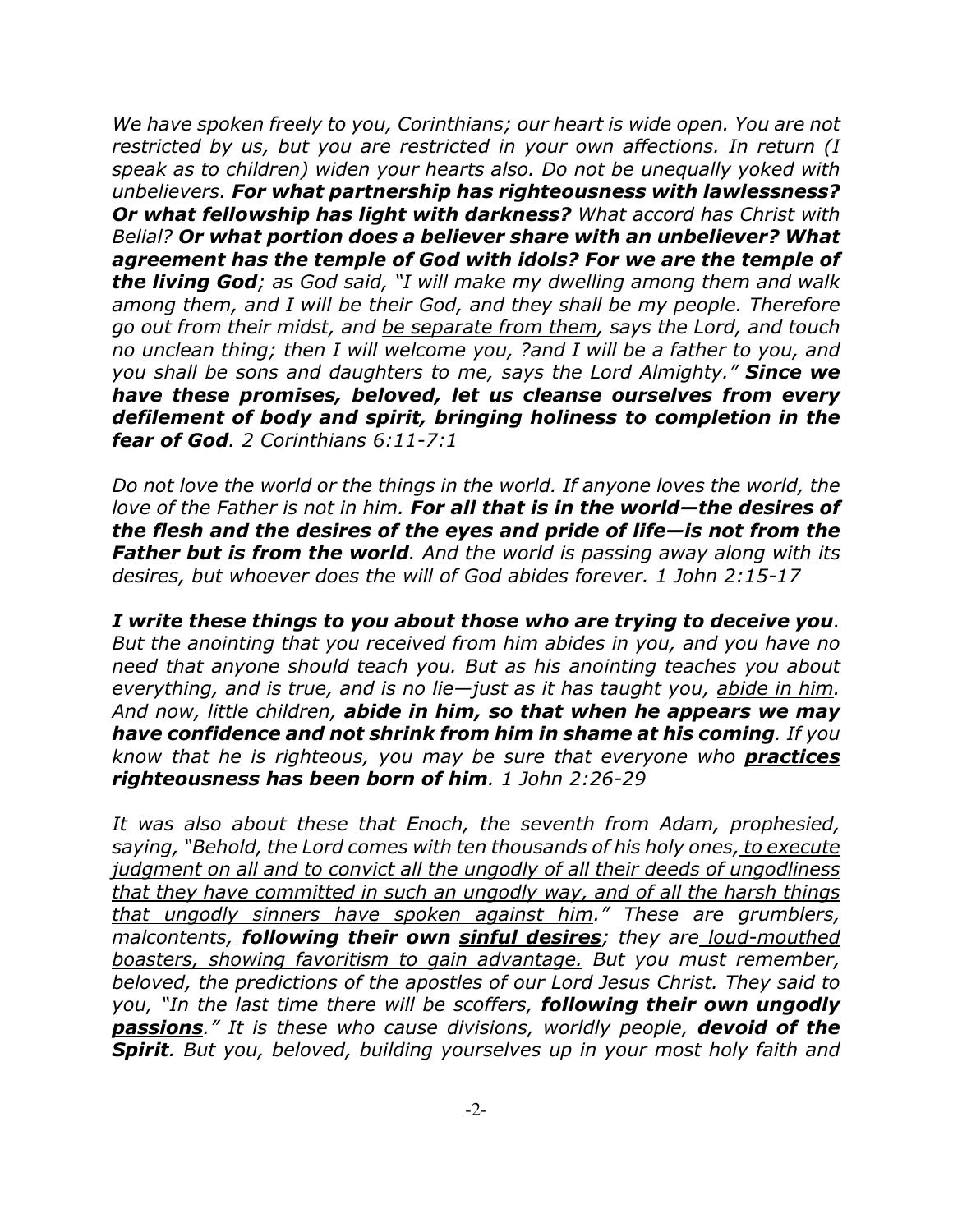*praying in the Holy Spirit, keep yourselves in the love of God, waiting for the mercy of our Lord Jesus Christ that leads to eternal life. And have mercy on those who doubt; save others by snatching them out of the fire; to others show mercy with fear, hating even the garment stained by the flesh. Now to him who is able to keep you from stumbling and to present you blameless before the presence of his glory with great joy, to the only God, our Savior, through Jesus Christ our Lord, be glory, majesty, dominion, and authority, before all time and now and forever. Amen. Jude 1:14-25*

Make no mistake—God does NOT consider it "love" to disobey Him. And what He has prepared is for those who LOVE Him.

*"If you love me, you will keep my commandments. And I will ask the Father, and he will give you another Helper, to be with you forever, even the Spirit of truth, whom the world cannot receive, because it neither sees him nor knows him. You know him, for he dwells with you and will be in you. "I will not leave you as orphans; I will come to you. Yet a little while and the world will see me no more, but you will see me. Because I live, you also will live. In that day you will know that I am in my Father, and you in me, and I in you. Whoever has my commandments and keeps them, he it is who loves me. And he who loves me will be loved by my Father, and I will love him and manifest myself to him." Judas (not Iscariot) said to him, "Lord, how is it that you will manifest yourself to us, and not to the world?" Jesus answered him, "If anyone loves me, he will keep my word, and my Father will love him, and we will come to him and make our home with him. Whoever does not love me does not keep my words. And the word that you hear is not mine but the Father's who sent me. "These things I have spoken to you while I am still with you. But the Helper, the Holy Spirit, whom the Father will send in my name, he will teach you all things and bring to your remembrance all that I have said to you." John 14:15-26*

*But, as it is written, "What no eye has seen, nor ear heard, nor the heart of man imagined, what God has prepared for those who love him"—these things God has revealed to us through the Spirit. For the Spirit searches everything, even the depths of God. For who knows a person's thoughts except the spirit of that person, which is in him? So also no one comprehends the thoughts of God except the Spirit of God. 1 Corinthians 2:9-11*

*Blessed is the man who remains steadfast under trial, for when he has stood the test he will receive the crown of life, which God has promised to those who love him. Let no one say when he is tempted, "I am being tempted by God," for God cannot be tempted with evil, and he himself tempts no one.*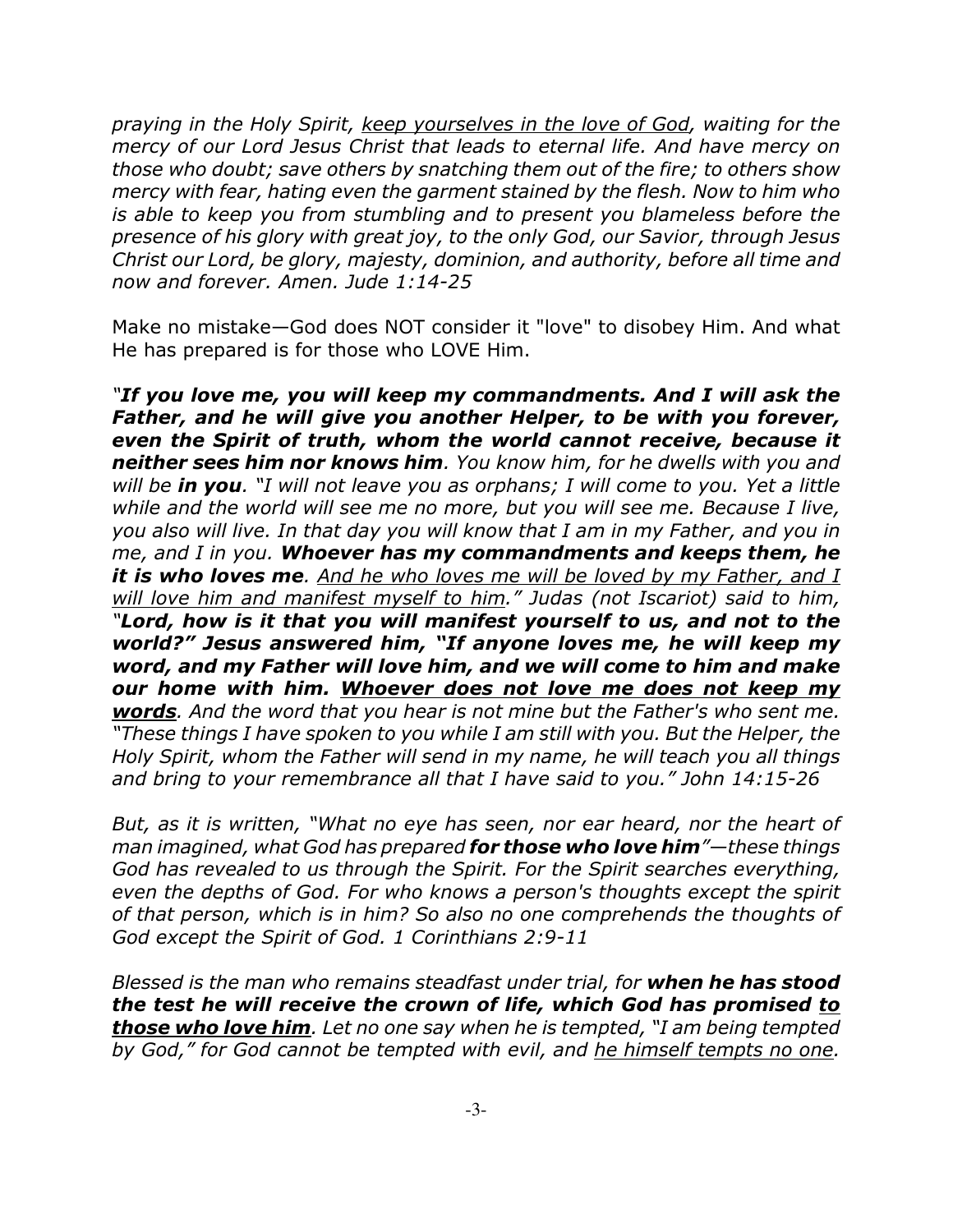*But each person is tempted when he is lured and enticed by his own desire. Then desire when it has conceived gives birth to sin, and sin when it is fully grown brings forth death. Do not be deceived, my beloved brothers. Every good gift and every perfect gift is from above, coming down from the Father of lights with whom there is no variation or shadow due to change. Of his own will he brought us forth by the word of truth, that we should be a kind of firstfruits of his creatures. Know this, my beloved brothers: let every person be quick to hear, slow to speak, slow to anger; for the anger of man does not produce the righteousness of God. Therefore put away all filthiness and rampant wickedness and receive with meekness the implanted word, which is able to save your souls. But be doers of the word, and not hearers only, deceiving yourselves. For if anyone is a hearer of the word and not a doer, he is like a man who looks intently at his natural face in a mirror. For he looks at himself and goes away and at once forgets what he was like. But the one who looks into the perfect law, the law of liberty, and perseveres, being no hearer who forgets but a doer who acts, he will be blessed in his doing. If anyone thinks he is religious and does not bridle his tongue but deceives his heart, this person's religion is worthless. Religion that is pure and undefiled before God, the Father, is this: to visit orphans and widows in their affliction, and to keep oneself unstained from the world. James 1:12-27* (Also see Matt. 7:21-29.)

*"I am the true vine, and my Father is the vinedresser. Every branch in me that does not bear fruit he takes away, and every branch that does bear fruit he prunes, that it may bear more fruit. Already you are clean because of the word that I have spoken to you. Abide in me, and I in you. As the branch cannot bear fruit by itself, unless it abides in the vine, neither can you, unless you abide in me. I am the vine; you are the branches. Whoever abides in me and I in him, he it is that bears much fruit, for apart from me you can do nothing. If anyone does not abide in me he is thrown away like a branch and withers; and the branches are gathered, thrown into the fire, and burned. If you abide in me, and my words abide in you, ask whatever you wish, and it will be done for you. By this my Father is glorified, that you bear much fruit and so prove to be my disciples. As the Father has loved me, so have I loved you. Abide in my love. If you keep my commandments, you will abide in my love, just as I have kept my Father's commandments and abide in his love. These things I have spoken to you, that my joy may be in you, and that your joy may be full. This is my commandment, that you love one another as I have loved you. Greater love has no one than this, that someone lay down his life for his friends. You are my friends if you do what I command you. No longer do I call you servants, for the servant does not know what his master is doing; but I have called you*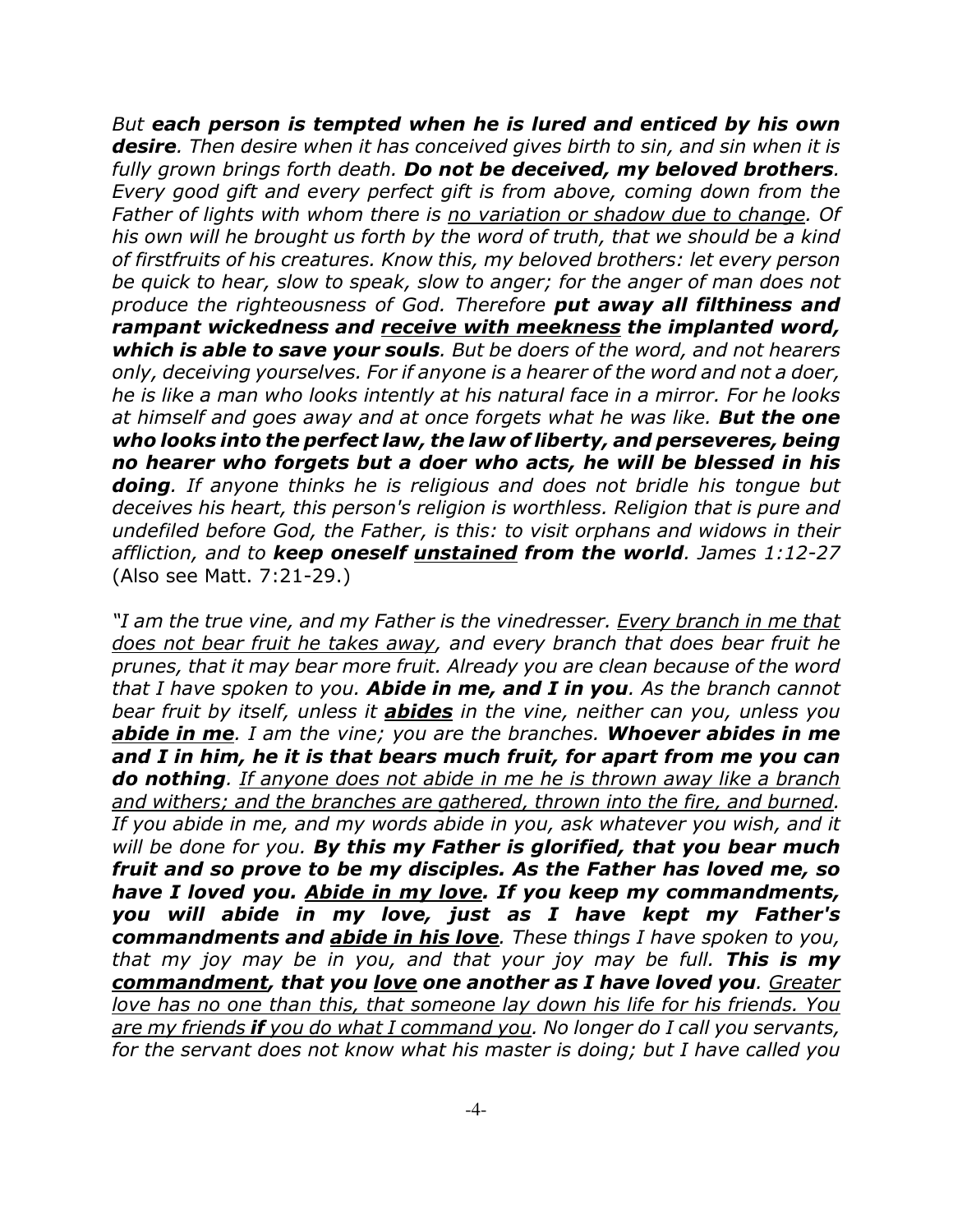*friends, for all that I have heard from my Father I have made known to you. You did not choose me, but I chose you and appointed you that you should go and bear fruit and that your fruit should abide, so that whatever you ask the Father in my name, he may give it to you. These things I command you, so that you will love one another. If the world hates you, know that it has hated me before it hated you. If you were of the world, the world would love you as its own; but because you are not of the world, but I chose you out of the world, therefore the world hates you." John 15:1-19* (Also see John 13:14-15)

As we see above, it is necessary to ABIDE in Jesus in order to remain in His love. If it were not something for us to heed, then why would we be told repeatedly to do it? (John 8:31, 15:4-10, 1John 2:24, 28, 3:6, 9, 24, 4:13, 16) He doesn't "lose" us, but He doesn't hold us against our will, either. He joyfully welcomes us back if we return, but I personally think we can learn from the story of the prodigal son that He doesn't chase after us as so many popular songs say in these very self-focused days that we live in. (Luke 15:17-24) Yes, this parable immediately follows the one about the lost sheep, but the sheep was LOST—it didn't want to cash in its inheritance early so that it could go "live it up" in the city like the prodigal son did... We can give up our firstborn inheritance like Esau did, if we value worthless junk more than eternal treasure. (Heb. 12:15-29) We can return to our "former country" if we are foolish enough to desire to do so, but trust me, there will be unbearable regret for those who do. (Heb. 10:34-39)

*These all died in faith, not having received the things promised, but having seen them and greeted them from afar, and having acknowledged that they were strangers and exiles on the earth. For people who speak thus make it clear that they are seeking a homeland. If they had been thinking of that land from which they had gone out, they would have had opportunity to return. But as it is, they desire a better country, that is, a heavenly one. Therefore God is not ashamed to be called their God, for he has prepared for them a city. Hebrews 11:13-16*

*Brothers, join in imitating me, and keep your eyes on those who walk according to the example you have in us. For many, of whom I have often told you and now tell you even with tears, walk as enemies of the cross of Christ. Their end is destruction, their god is their belly, and they glory in their shame, with minds set on earthly things. But our citizenship is in heaven, and from it we await a Savior, the Lord Jesus Christ, who will transform our lowly body to be like his glorious body, by the power that enables him even to subject all things to himself. Philippians 3:17-21*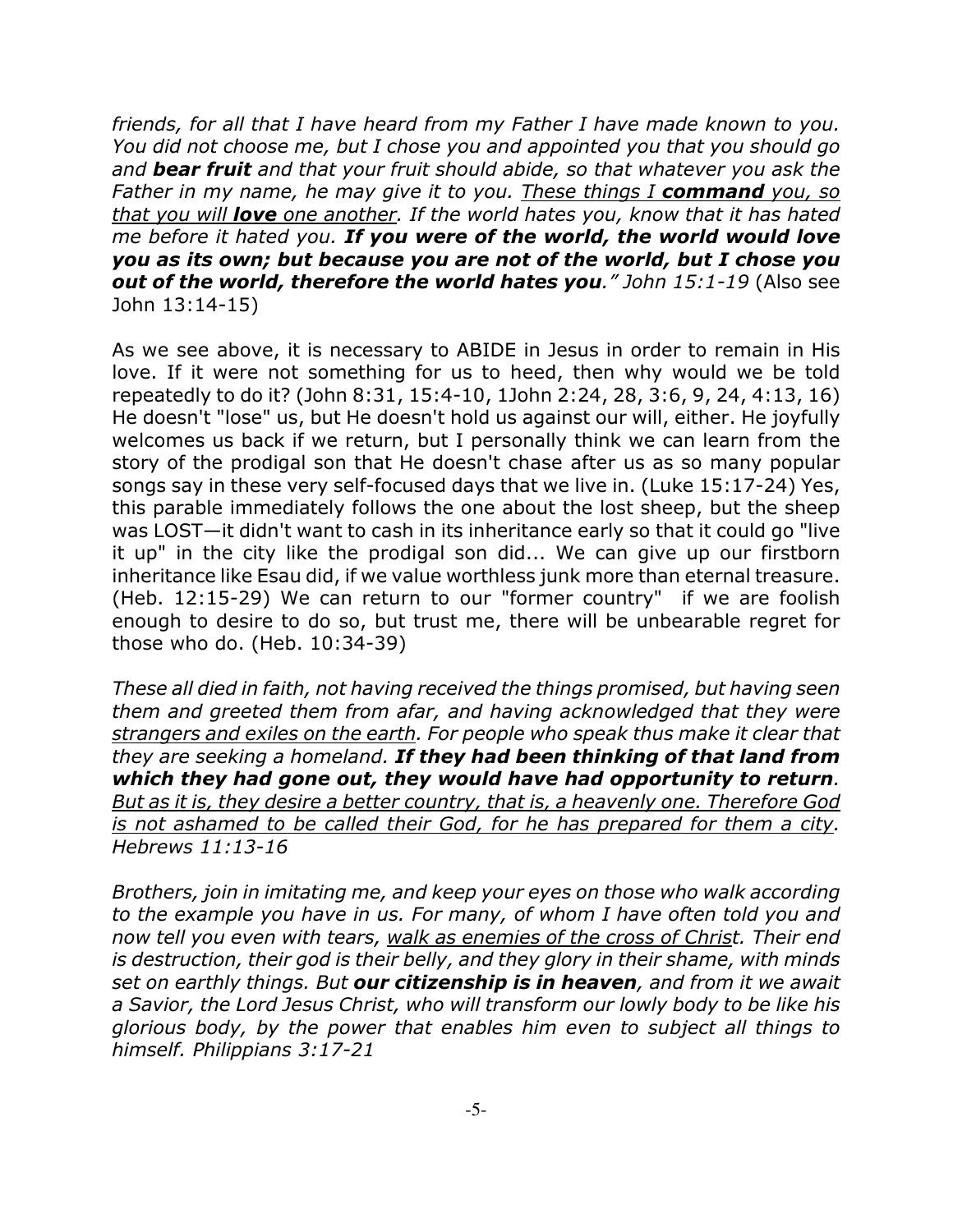*If then you have been raised with Christ, seek the things that are above, where Christ is, seated at the right hand of God. Set your minds on things that are above, not on things that are on earth. For you have died, and your life is hidden with Christ in God. When Christ who is your life appears, then you also will appear with him in glory. Colossians 3:1-4* (See how this passage continues further below with instructions for believers.)

When we stray, God does try to persuade us to return to Him by calling to us by His Spirit, but if we choose to harden our hearts toward Him in order to continue in our willful sin, then we may at some point no longer even hear Him calling—we may no longer be able to accept the gift of faith that we need to be saved and hold fast to the end. (Rom. 10:17, Eph. 2:8-10, Phil. 2:12-14, 15- 16, Rev. 21:7-8, Heb. 3:5-6) How sad is that?!!

*Take care, brothers, lest there be in any of you an evil, unbelieving heart, leading you to fall away from the living God. But exhort one another every day, as long as it is called "today," that none of you may be hardened by the deceitfulness of sin. For we have come to share in Christ, if indeed we hold our original confidence firm to the end. As it is said, "Today, if you hear his voice, do not harden your hearts as in the rebellion." Hebrews 3:12-15*

*And do not grieve the Holy Spirit of God, by whom you were sealed for the day of redemption. Ephesians 4:30*

*Do not quench the Spirit. Do not despise prophecies, but test everything; hold fast what is good. Abstain from every form of evil. 1 Thessalonians 5:19- 22*

And how "loving" is it to tell people mushy stuff they love to hear, undoing God's own warnings to us? Not very kind OR wise, I'd have to say.

*I charge you in the presence of God and of Christ Jesus, who is to judge the living and the dead, and by his appearing and his kingdom: preach the word; be ready in season and out of season; reprove, rebuke, and exhort, with complete patience and teaching. For the time is coming when people will not endure sound teaching, but having itching ears they will accumulate for themselves teachers to suit their own passions, and will turn away from listening to the truth and wander off into myths. As for you, always be sober-minded, endure suffering, do the work of an evangelist, fulfill your ministry. 2 Timothy 4:1-5*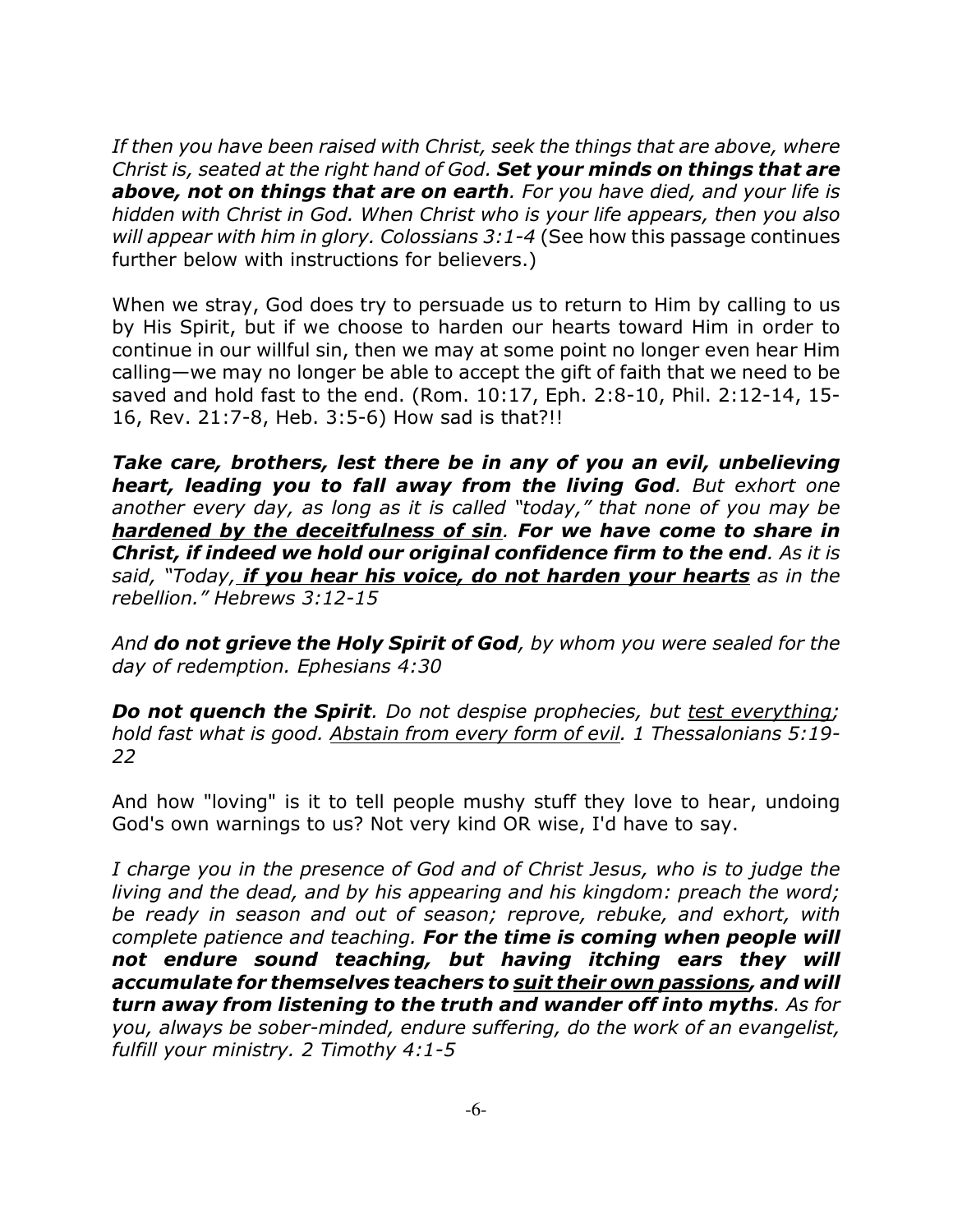*Therefore I testify to you this day that I am innocent of the blood of all, for I did not shrink from declaring to you the whole counsel of God. Pay careful attention to yourselves and to all the flock, in which the Holy Spirit has made you overseers, to care for the church of God, which he obtained with his own blood. I know that after my departure fierce wolves will come in among you, not sparing the flock; and from among your own selves will arise men speaking twisted things, to draw away the disciples after them. Therefore be alert, remembering that for three years I did not cease night or day to admonish every one with tears. And now I commend you to God and to the word of his grace, which is able to build you up and to give you the inheritance among all those who are sanctified. I coveted no one's silver or gold or apparel. You yourselves know that these hands ministered to my necessities and to those who were with me. In all things I have shown you that by working hard in this way we must help the weak and remember the words of the Lord Jesus, how he himself said, 'It is more blessed to give than to receive.'" Acts 20:26-35*

Here's an idea—instead of being craftily manipulated into giving generous donations that go to pay for extravagant salaries and comfy facilities (many of which are wrongly referred to as "the house of God"), why not give directly to the poor or to reputable charities serving them? (Luke 12:32-34—I hope we all understand that the greatest treasure in heaven is Jesus Himself!)

We're told that we're to learn lessons from what happened in the Old Testament. We're not meant to "unhitch" ourselves from it, by any means! (Not that we're under the Old Covenant—see my article about that entitled "In Defense of Paul.") And how will we travel the narrow road if we "go off the map"? (Those are both sayings of specific false teachers, which those who sit under them will recognize as such, but see Heb. 5:14 and Jam. 3:1.)

*For I do not want you to be unaware, brothers, that our fathers were all under the cloud, and all passed through the sea, and all were baptized into Moses in the cloud and in the sea, and all ate the same spiritual food, and all drank the same spiritual drink. For they drank from the spiritual Rock that followed them, and the Rock was Christ. Nevertheless, with most of them God was not pleased, for they were overthrown in the wilderness. Now these things took place as examples for us, that we might not desire evil as they did. Do not be idolaters as some of them were; as it is written, "The people sat down to eat and drink and rose up to play." We must not indulge in sexual immorality as some of them did, and twenty-three thousand fell in a single day. We must not put Christ to the test, as some of them did and were destroyed*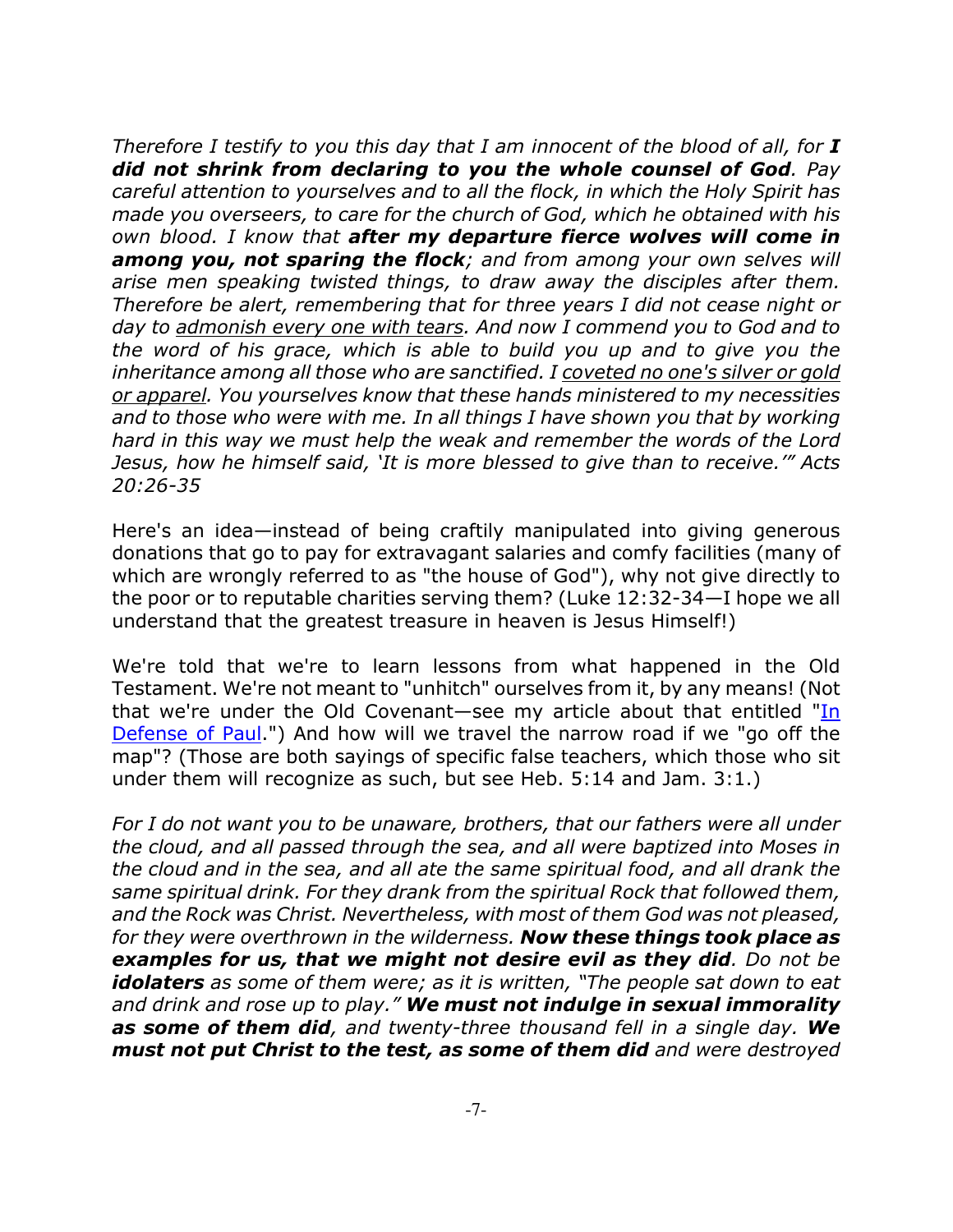*by serpents, nor grumble, as some of them did and were destroyed by the Destroyer. Now these things happened to them as an example, but they were written down for our instruction, on whom the end of the ages has come. Therefore let anyone who thinks that he stands take heed lest he fall. No temptation has overtaken you that is not common to man. God is faithful, and he will not let you be tempted beyond your ability, but with the temptation he will also provide the way of escape, that you may be able to endure it. 1 Corinthians 10:1-13*

*And someone said to him, "Lord, will those who are saved be few?" And he said to them, "Strive to enter through the narrow door. For many, I tell you, will seek to enter and will not be able. When once the master of the house has risen and shut the door, and you begin to stand outside and to knock at the door, saying, 'Lord, open to us,' then he will answer you, 'I do not know where you come from.' Then you will begin to say, 'We ate and drank in your presence, and you taught in our streets.' But he will say, 'I tell you, I do not know where you come from. Depart from me, all you workers of evil!' In that place there will be weeping and gnashing of teeth, when you see Abraham and Isaac and Jacob and all the prophets in the kingdom of God but you yourselves cast out. And people will come from east and west, and from north and south,* and recline at table in the kingdom of God. And behold, some are last who will *be first, and some are first who will be last." Luke 13:23-30*

*"Why do you call me 'Lord, Lord,' and not do what I tell you? Everyone who comes to me and hears my words and does them, I will show you what he is like: he is like a man building a house, who dug deep and laid the foundation on the rock. And when a flood arose, the stream broke against that house and could not shake it, because it had been well built. But the one who hears and does not do them is like a man who built a house on the ground without a foundation. When the stream broke against it, immediately it fell, and the ruin of that house was great." Luke 6:46-49* (Also see 1Cor. 3:11-18.)

Also see the passage right before the one above (1Cor. 9:24-27) as well as Heb. 12, which is related to it—admonishing us to run a good race, with selfdiscipline. (Also 2Tim. 2:3-7, 22-26, Rev. 2-3, Phil. 3:8-21.) Notice how right before the admonishments of Heb. 12 is the history lesson of the faithful saints in Heb. 11. They demonstrated the faith in their hearts by their deeds. (Jam. 1:25, 2:14-26, Gal. 6:7-10) (Remember, there were no chapter breaks or section headings in the original texts.)

Here is a dire warning about what happens when people think that God doesn't see their sin, or that He changes with the times. (Rom. 2:1-5, 6-11, 2Cor. 5:9-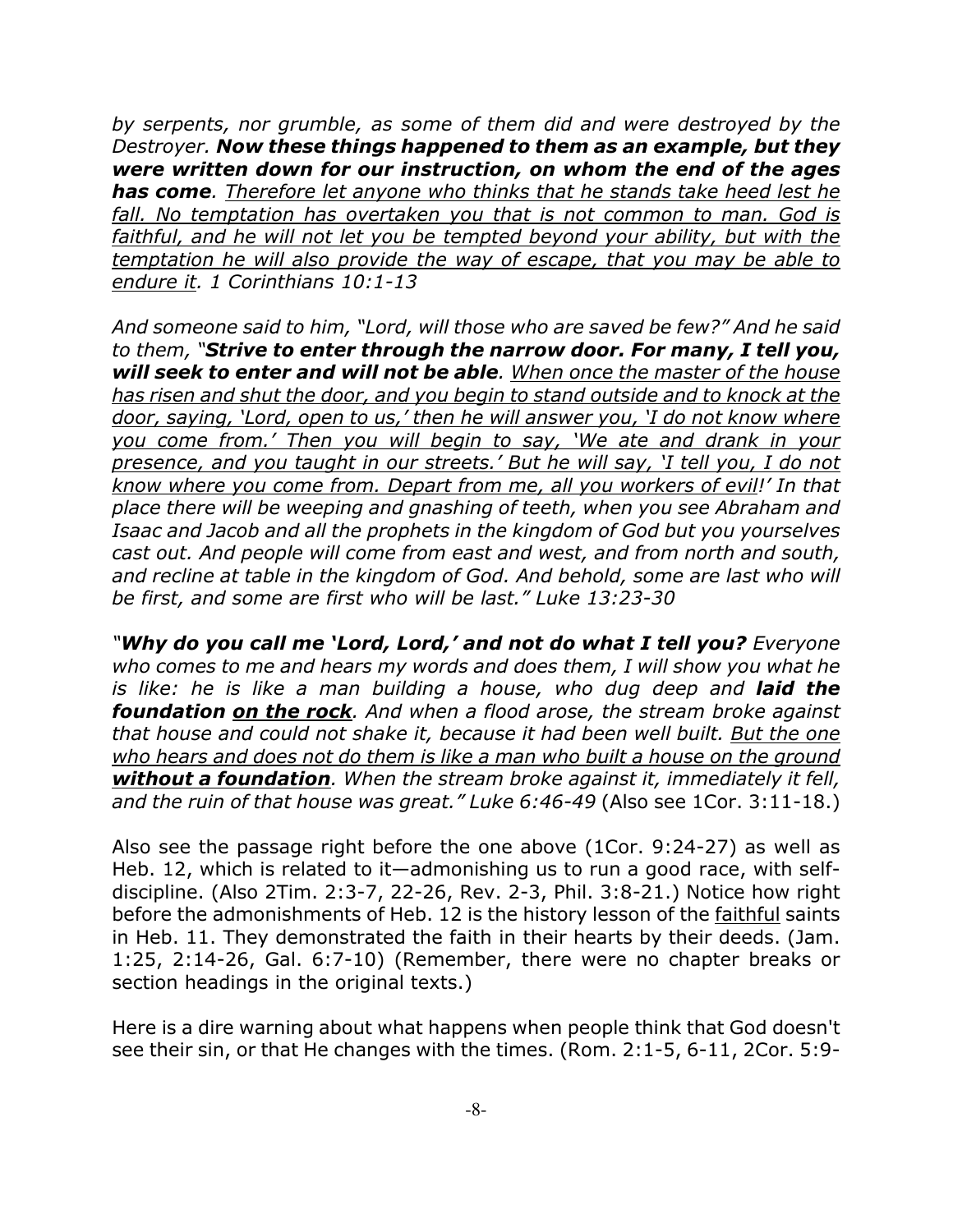10, Rev. 22:10-15) Don't let anyone trick you into thinking that this doesn't apply to us today! Don't listen to the darkened children of the devil pretending to belong to the light.

*For the wrath of God is revealed from heaven against all ungodliness and unrighteousness of men, who by their unrighteousness suppress the truth. For what can be known about God is plain to them, because God has shown it to them. For his invisible attributes, namely, his eternal power and divine nature, have been clearly perceived, ever since the creation of the world, in the things that have been made. So they are without excuse. For although they knew God, they did not honor him as God or give thanks to him, but they became futile in their thinking, and their foolish hearts were darkened. Claiming to be wise, they became fools, and exchanged the glory of the immortal God for images resembling mortal man and birds and animals and creeping things. Therefore God gave them up in the lusts of their hearts to impurity, to the dishonoring of their bodies among themselves, because they exchanged the truth about God for a lie and worshiped and served the creature rather than the Creator, who is blessed forever! Amen. For this reason God gave them up to dishonorable passions. For their women exchanged natural relations for those that are contrary to nature; and the men likewise gave up natural relations with women and were consumed with passion for one another, men committing shameless acts with men and receiving in themselves the due penalty for their error. And since they did not see fit to acknowledge God, God gave them up to a debased mind to do what ought not to be done. They were filled with all manner of unrighteousness, evil, covetousness, malice. They are full of envy, murder, strife, deceit, maliciousness. They are gossips, slanderers, haters of God, insolent, haughty, boastful, inventors of evil, disobedient to parents, foolish, faithless, heartless, ruthless. Though they know God's righteous decree that those who practice such things deserve to die, they not only do them but give approval to those who practice them. Romans 1:18-32*

*For such men are false apostles, deceitful workmen, disguising themselves as apostles of Christ. And no wonder, for even Satan disguises himself as an angel of light. So it is no surprise if his servants, also, disguise themselves as servants of righteousness. Their end will correspond to their deeds. 2 Corinthians 11:13-15*

*Therefore be imitators of God, as beloved children. And walk in love, as Christ loved us and gave himself up for us, a fragrant offering and sacrifice to God. But sexual immorality and all impurity or covetousness must not even be named among you, as is proper among saints. Let there be no*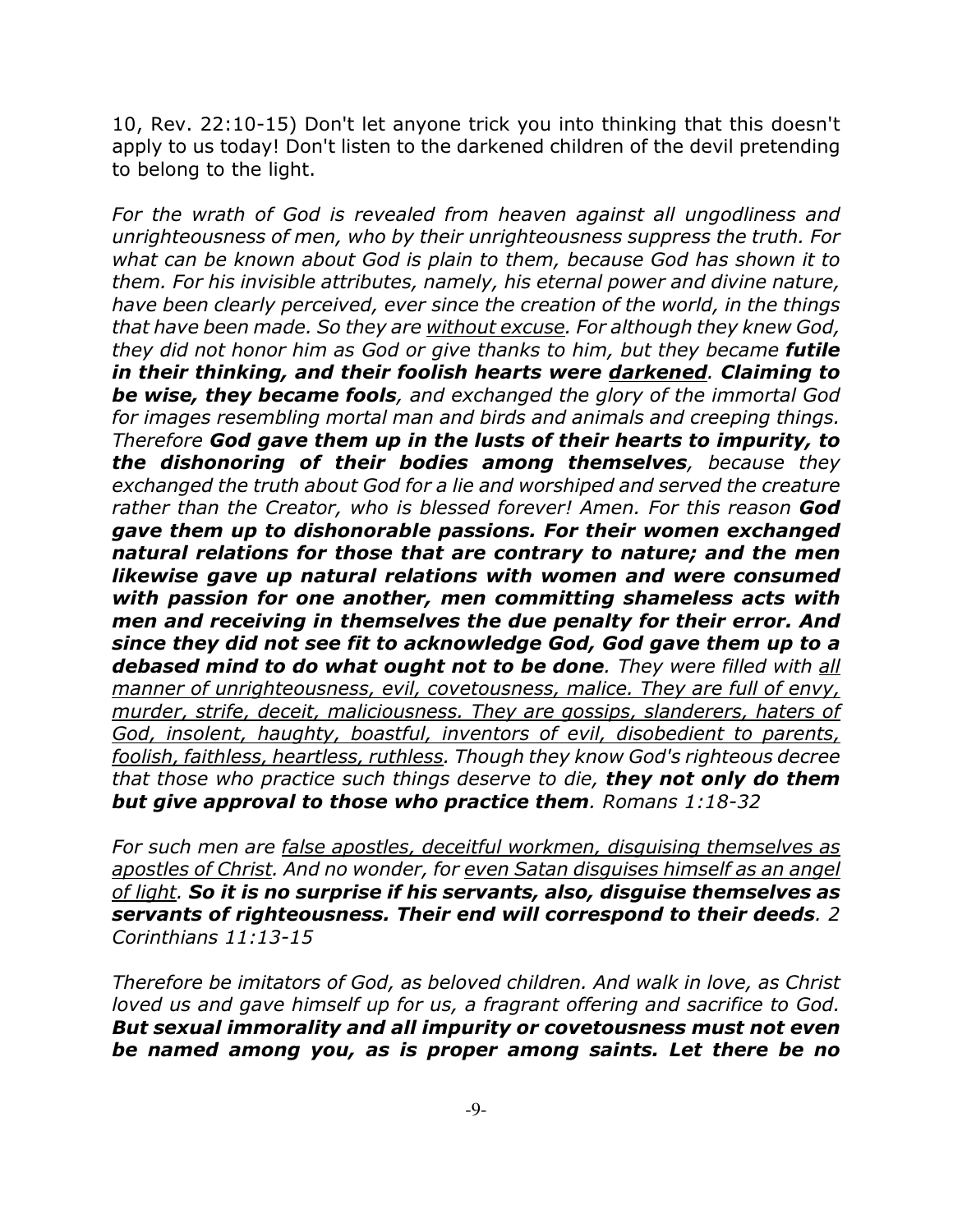*filthiness nor foolish talk nor crude joking, which are out of place, but instead let there be thanksgiving. For you may be sure of this, that everyone who is sexually immoral or impure, or who is covetous ( that is, an idolater), has no inheritance in the kingdom of Christ and God. Let no one deceive you with empty words, for because of these things the wrath of God comes upon the sons of disobedience. Therefore do not become partners with them; for at one time you were darkness, but now you are light in the Lord. Walk as children of light (for the fruit of light is found in all that is good and right and true), and try to discern what is pleasing to the Lord. Take no part in the unfruitful works of darkness, but instead expose them. For it is shameful even to speak of the things that they do in secret. But when anything is exposed by the light, it becomes visible, for anything that becomes visible is light. Therefore it says, "Awake, O sleeper, and arise from the dead, and Christ will shine on you." Look carefully then how you walk, not as unwise but as wise, making the best use of the time, because the days are evil. Therefore do not be foolish, but understand what the will of the Lord is. Ephesians 5:1-17*

Jesus, John and Paul all warned us that we need to look at the outward FRUIT (actions, words) of each person to see what they're like on the INSIDE. Those who are doing things that God forbids are NOT bearing the fruit of the Holy Spirit (who dwells in genuine believers), or they would bear GOOD fruit! In other words, they LIE if they say they are children of God.

*"Either make the tree good and its fruit good, or make the tree bad and its fruit bad, for the tree is known by its fruit. You brood of vipers! How can you speak good, when you are evil? For out of the abundance of the heart the mouth speaks. The good person out of his good treasure brings forth good, and the evil person out of his evil treasure brings forth evil. Matthew 12:33-35*

*And he said, "What comes out of a person is what defiles him. For from within, out of the heart of man, come evil thoughts, sexual immorality, theft, murder, adultery, coveting, wickedness, deceit, sensuality, envy, slander, pride, foolishness. All these evil things come from within, and they defile a person." Mark 7:20-23*

*For you were called to freedom, brothers. Only do not use your freedom as an opportunity for the flesh, but through love serve one another. For the whole law is fulfilled in one word: "You shall love your neighbor as yourself." But if you bite and devour one another, watch out that you are not consumed by one another. But I say, walk by the Spirit, and you will not gratify the*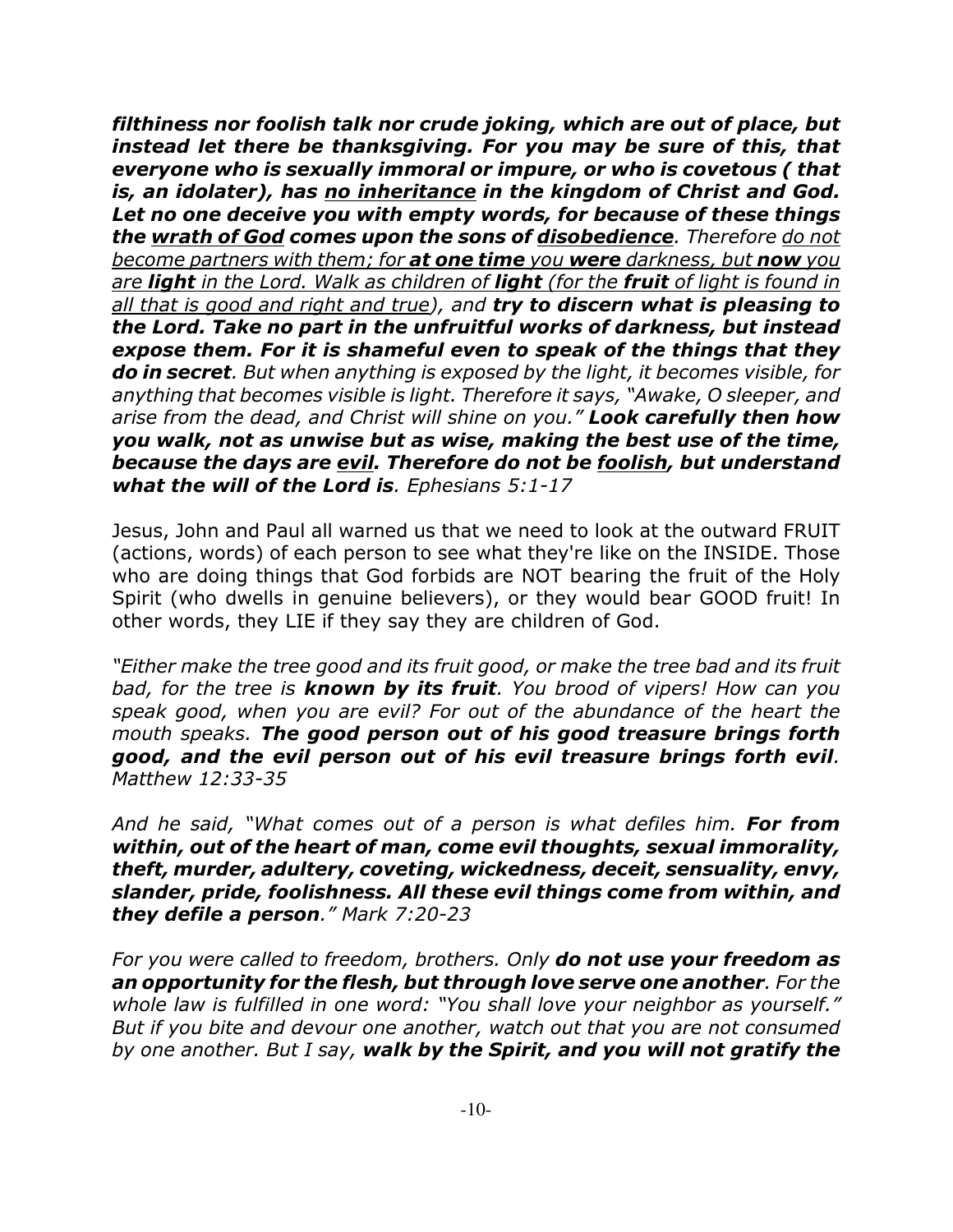*desires of the flesh. For the desires of the flesh are against the Spirit, and the desires of the Spirit are against the flesh, for these are opposed to each other, to keep you from doing the things you want to do. But if you are led by the Spirit, you are not under the law. Now the works of the flesh are evident: sexual immorality, impurity, sensuality, idolatry, sorcery, enmity, strife, jealousy, fits of anger, rivalries, dissensions, divisions, envy, drunkenness, orgies, and things like these. I warn you, as I warned you before, that those who do such things will not inherit the kingdom of God. But the fruit of the Spirit is love, joy, peace, patience, kindness, goodness, faithfulness, gentleness, self-control; against such things there is no law. And those who belong to Christ Jesus have crucified the flesh with its passions and desires. If we live by the Spirit, let us also keep in step with the Spirit. Let us not become conceited, provoking one another, envying one another. Galatians 5:13-26*

*For the grace of God has appeared, bringing salvation for all people, training us to renounce ungodliness and worldly passions, and to live selfcontrolled, upright, and godly lives in the present age, waiting for our blessed hope, the appearing of the glory of our great God and Savior Jesus Christ, who gave himself for us to redeem us from all lawlessness and to purify for himself a people for his own possession who are zealous for good works. Declare these things; exhort and rebuke with all authority. Let no one disregard you. Remind them to be submissive to rulers and authorities, to be obedient, to be ready for every good work, to speak evil of no one, to avoid quarreling, to be gentle, and to show perfect courtesy toward all people. For we ourselves were once foolish, disobedient, led astray, slaves to various passions and pleasures, passing our days in malice and envy, hated by others and hating one another. But when the goodness and loving kindness of God our Savior appeared, he saved us, not because of works done by us in righteousness, but according to his own mercy, by the washing of regeneration and renewal of the Holy Spirit, whom he poured out on us richly through Jesus Christ our Savior, so that being justified by his grace we might become heirs according to the hope of eternal life. The saying is trustworthy, and I want you to insist on these things, so that those who have believed in God may be careful to devote themselves to good works. These things are excellent and profitable for people. Titus 2:11-3:8*

Remember, "good works" referred to above do not earn salvation. They are the natural result of the love for God that comes after receiving salvation. (2Cor. 5:14-15) If we have bad fruits, then we should not reassure ourselves that we're "good" with God. Also see the Parable of the Sower—actually we can learn a lot from all of the parables in Matt. 13. Not everyone who believes for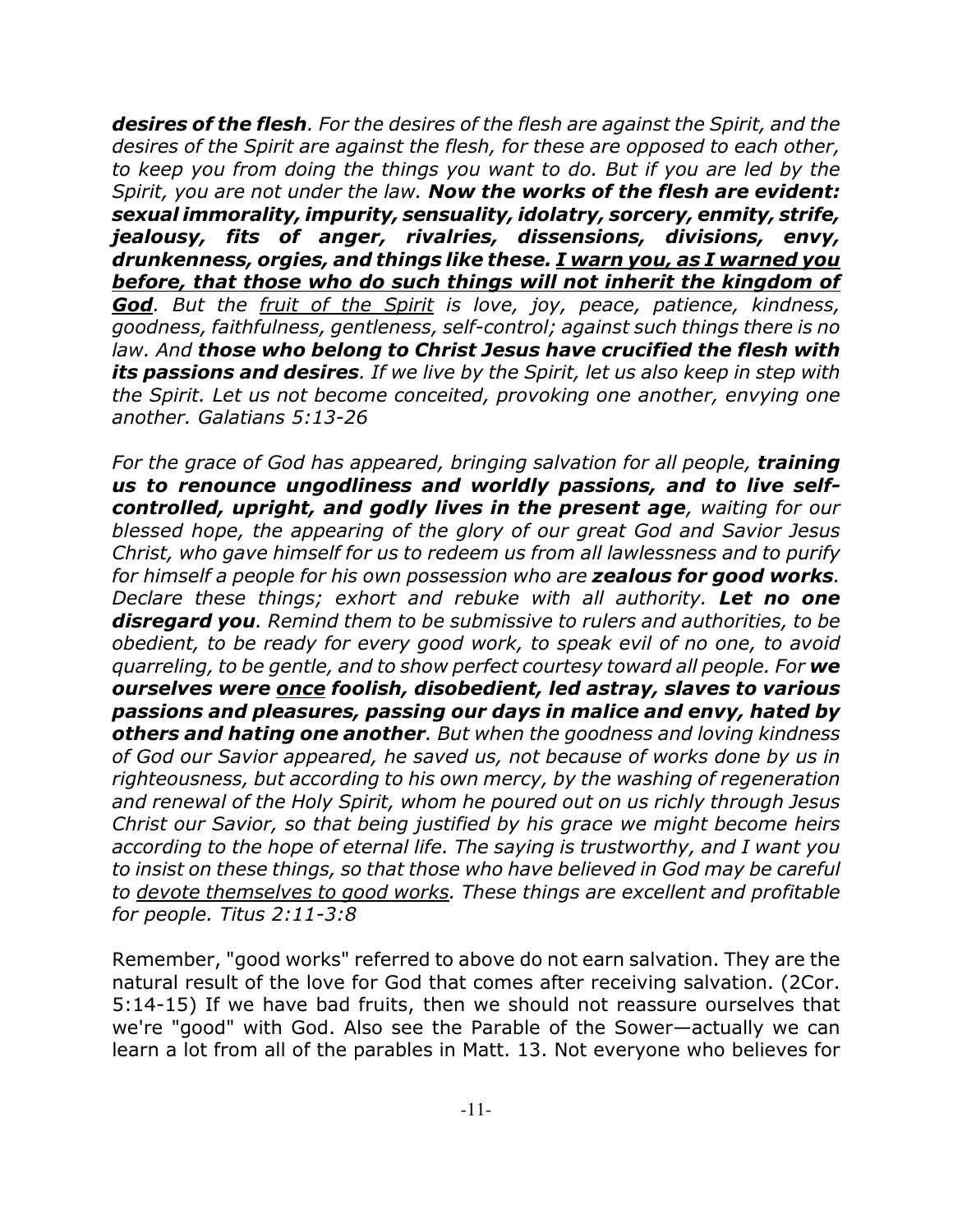a while bears good fruit and continues following Jesus. The bad fish will be thrown out. The weeds, which were NOT planted by God, will be burned up. These are not pleasant things to think about, but we're not ashamed of Jesus, are we? (Mark 8:34-38)

*For those who live according to the flesh set their minds on the things of the flesh, but those who live according to the Spirit set their minds on the things of the Spirit. For to set the mind on the flesh is death, but to set the mind on the Spirit is life and peace. For the mind that is set on the flesh is hostile to God, for it does not submit to God's law; indeed, it cannot. Those who are in the flesh cannot please God. You, however, are not in the flesh but in the Spirit, if in fact the Spirit of God dwells in you. Anyone who does not have the Spirit of Christ does not belong to him. Romans 8:5-9*

*Examine yourselves, to see whether you are in the faith. Test yourselves. Or do you not realize this about yourselves, that Jesus Christ is in you?—unless indeed you fail to meet the test! 2 Corinthians 13:5*

Should we listen to people who contradict or twist God's words, or shouldn't we AVOID them as we were told to do? (1Tim. 6:3-21, 2Pet. 3:14-18) Does someone who knows and loves God deliberately defile His temple? The Bible says NO, but the devil knows how tempting that lie is and he uses it to the fullest. We need to recognize that this is an attack against God. To participate in and approve of it is to join sides with the devil in his rebellion against God. Gentile believers (that's us) were specifically told to refrain from sexual immorality. (Acts 15:19-20, 8-11) For those who like to lump all of the whole Old Testament requirements together, the dietary laws represented the separation of Jews (God's people) from Gentiles (unbelievers, unsaved) and those prohibitions have ceased in this age of grace where all are invited to become children of God when they believe. (Acts 10, John 1:12-13, Eph. 3:6, Rom. 10:19-20, Rom. 14) However, sexual immorality not only represents spiritual idolatry, but it also defiles God's temple, since He dwells in the physical bodies of believers. (1Cor. 6:17-20) (And for those who think that if God ever disliked His people eating pork and shellfish, that He still does—I would refer them to God's instructions to Adam and Eve (vegan, Gen. 1:29) or Noah (everything that moves, Gen. 9:3). He has a purpose for His instructions in each age. Remember, everything God made is GOOD, Gen. 1:25, Rom. 14:14, 20, 1Tim. 4:4-5)

*This is the message we have heard from him and proclaim to you, that God is light, and in him is no darkness at all. If we say we have fellowship with him* while we walk in darkness, we lie and do not practice the truth. But **if we walk**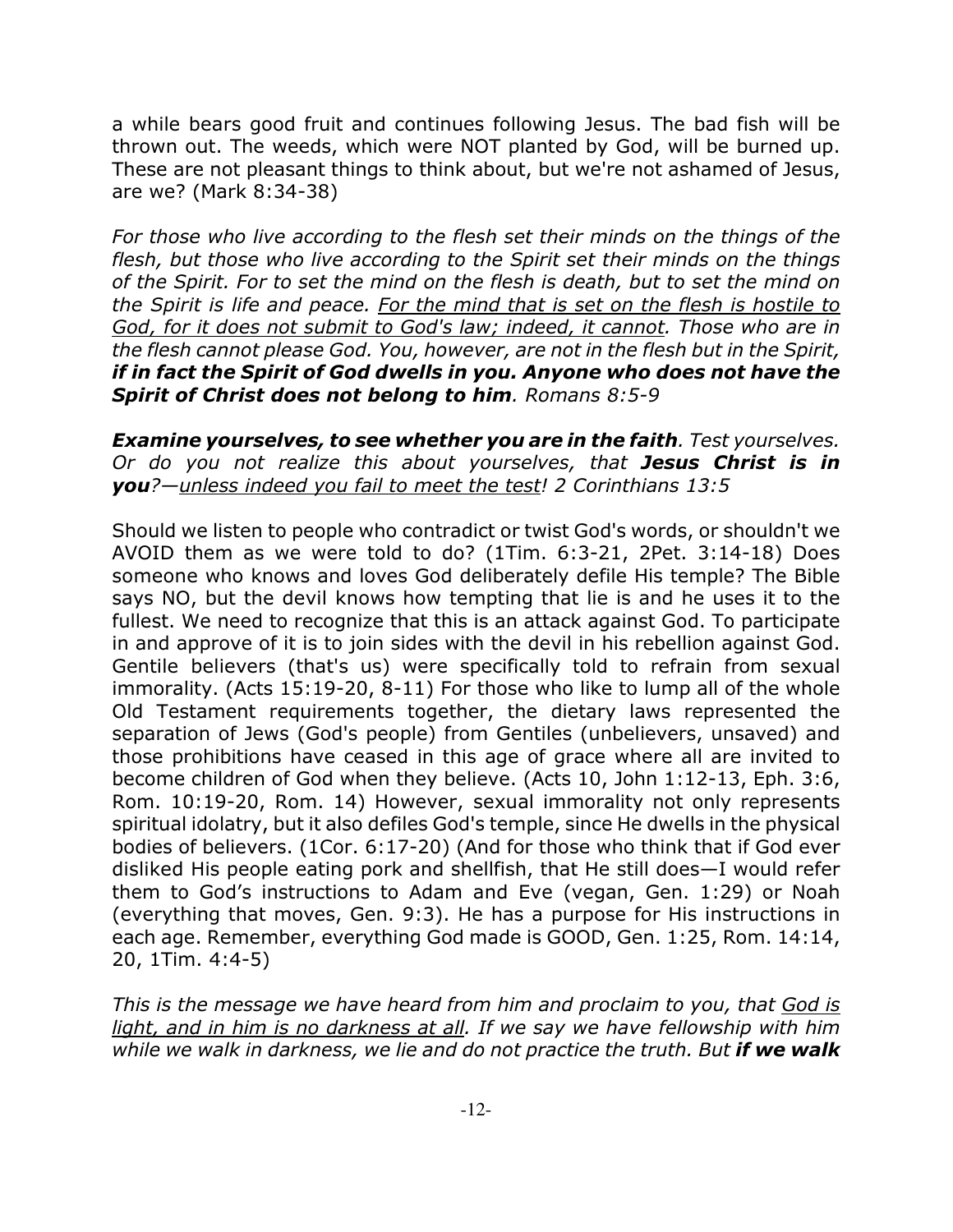*in the light, as he is in the light, we have fellowship with one another, and the blood of Jesus his Son cleanses us from all sin. If we say we have no sin, we deceive ourselves, and the truth is not in us. If we confess our sins, he is faithful and just to forgive us our sins and to cleanse us from all unrighteousness. If we say we have not sinned, we make him a liar, and his word is not in us. My little children, I am writing these things to you so that you may not sin. But if anyone does sin, we have an advocate with the Father, Jesus Christ the righteous. He is the propitiation for our sins, and not for ours only but also for the sins of the whole world. And by this we know that we have come to know him, if we keep his commandments. Whoever says "I know him" but does not keep his commandments is a liar, and the truth is not in him, but whoever keeps his word, in him truly the love of God is perfected. By this we may know that we are in him: whoever says he abides in him ought to walk in the same way in which he walked. 1 John 1:5-2:6*

Remember, ONLY Jesus could keep the law perfectly, because He is the Son of God, born without the sinful nature we inherit from our Fathers, because His Father is GOD. (Matt. 1:20) It could even be considered blasphemous to suggest that we are in any way able to keep the Old Testament law as Jesus did. We simply are not able, due to having inherited Adam's fallen nature. (Rom. 5:12) That's why Jesus fulfilled it for us. (Matt. 5:17) We keep the spirit of the law, by the power of the Holy Spirit in us. (2Cor. 3:4-6) That's how we "walk as He walked," NOT by reverting to the letter of the law. (Gal. 3:3, 5:4)

*Everyone who makes a practice of sinning also practices lawlessness; sin is lawlessness. You know that he appeared in order to take away sins, and in him there is no sin. No one who abides in him keeps on sinning; no one who keeps on sinning has either seen him or known him. Little children, let no one deceive you. Whoever practices righteousness is righteous, as he is righteous. Whoever makes a practice of sinning is of the devil, for the devil has been sinning from the beginning. The reason the Son of God appeared was to destroy the works of the devil. No one born of God makes a practice of sinning, for God's seed abides in him, and he cannot keep on sinning because he has been born of God. By this it is evident who are the children of God, and who are the children of the devil: whoever does not practice righteousness is not of God, nor is the one who does not love his brother. 1 John 3:4-10*

*But understand this, that in the last days there will come times of difficulty. For people will be lovers of self, lovers of money, proud, arrogant, abusive, disobedient to their parents, ungrateful, unholy, heartless, unappeasable, slanderous, without self-control, brutal, not loving good, treacherous, reckless, swollen with conceit, lovers of pleasure rather*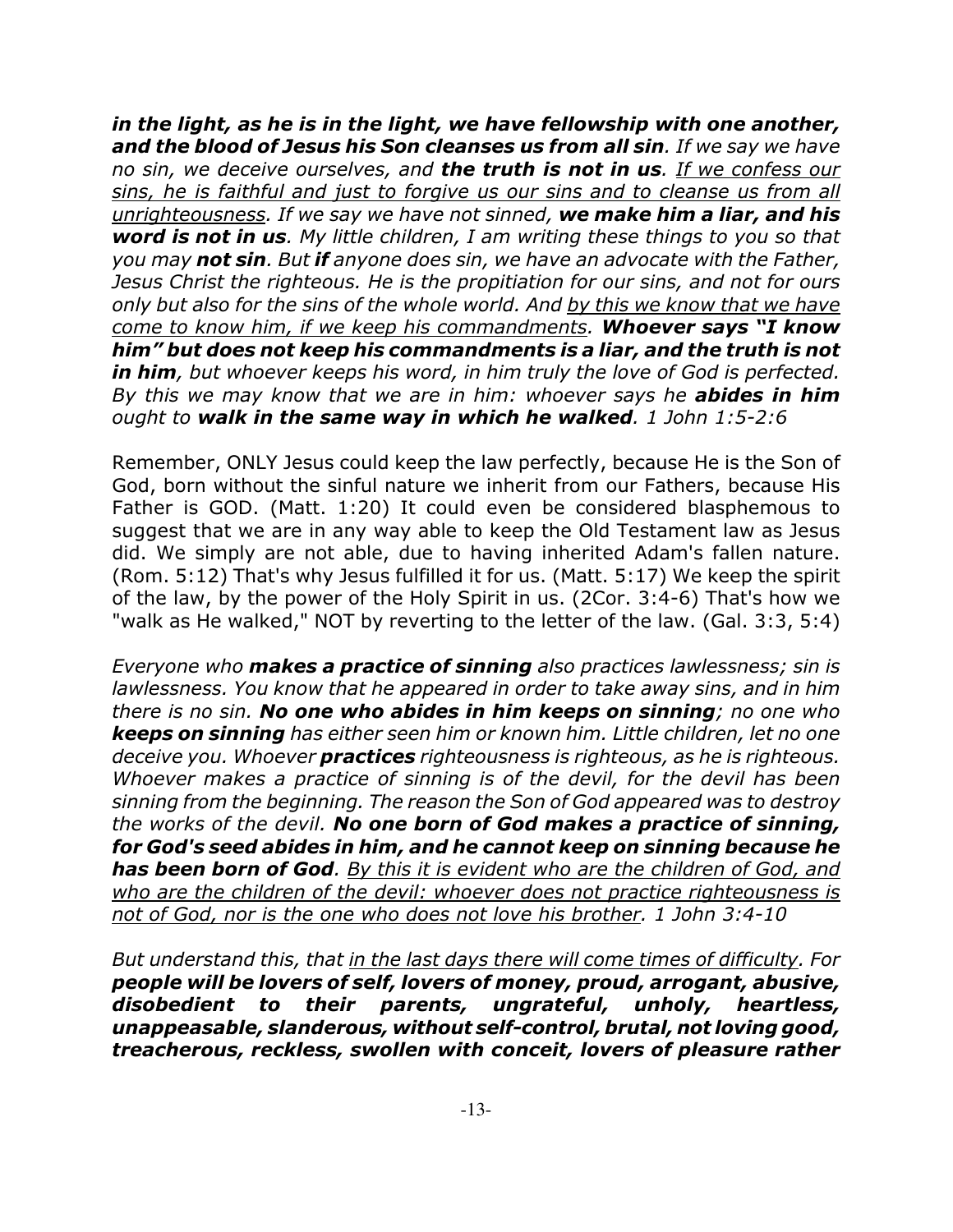*than lovers of God, having the appearance of godliness, but denying its power. Avoid such people. For among them are those who creep into households and capture weak women, burdened with sins and led astray by various passions, always learning and never able to arrive at a knowledge of the truth. 2 Timothy 3:1-7*

## *Do you not know that you are God's temple and that God's Spirit dwells in you? If anyone destroys God's temple, God will destroy him. For God's temple is holy, and you are that temple. 1 Corinthians 3:16-17*

Getting back to our passage for today, Paul continues in Col. 2 to warn against the danger of being brought back into the "slavery" of following rules and regulations, which would include the rote and ritual that those who enjoy exercising power over the people like to insist upon as the "right" way to worship—just like the Pharisees who added minuscule details to the commandments they were given in the law (which they were under, whereas we are not). (Also see John 4:20-26, Rom. 7:4-6, Matt. 23.) Yes, there is to be orderliness (1Cor. 14:26-33), but NO, the Holy Spirit should not be stifled by a rigid schedule.

*See to it that no one takes you captive by philosophy and empty deceit, according to human tradition, according to the elemental spirits of the world, and not according to Christ. For in him the whole fullness of deity dwells bodily, and you have been filled in him, who is the head of all rule and authority. In him also you were circumcised with a circumcision made without hands, by putting off the body of the flesh, by the circumcision of Christ, having been buried with him in baptism, in which you were also raised with him through faith in the powerful working of God, who raised him from the dead. And you, who were dead in your trespasses and the uncircumcision of your flesh, God made alive together with him, having forgiven us all our trespasses, by canceling the record of debt that stood against us with its legal demands. This he set aside, nailing it to the cross. He disarmed the rulers and authorities and put them to open shame, by triumphing over them in him. Therefore let no one pass judgment on you in questions of food and drink, or with regard to a festival or a new moon or a Sabbath. These are a shadow of the things to come, but the substance belongs to Christ. Let no one disqualify you, insisting on asceticism and worship of angels, going on in detail about visions, puffed up without reason by his sensuous mind, and not holding fast to the Head, from whom the whole body, nourished and knit together through its joints and ligaments, grows with a growth that is from God. If with Christ you died to the elemental spirits of the world, why, as if you were still alive in the world, do you submit to regulations—"Do not handle, Do not taste,*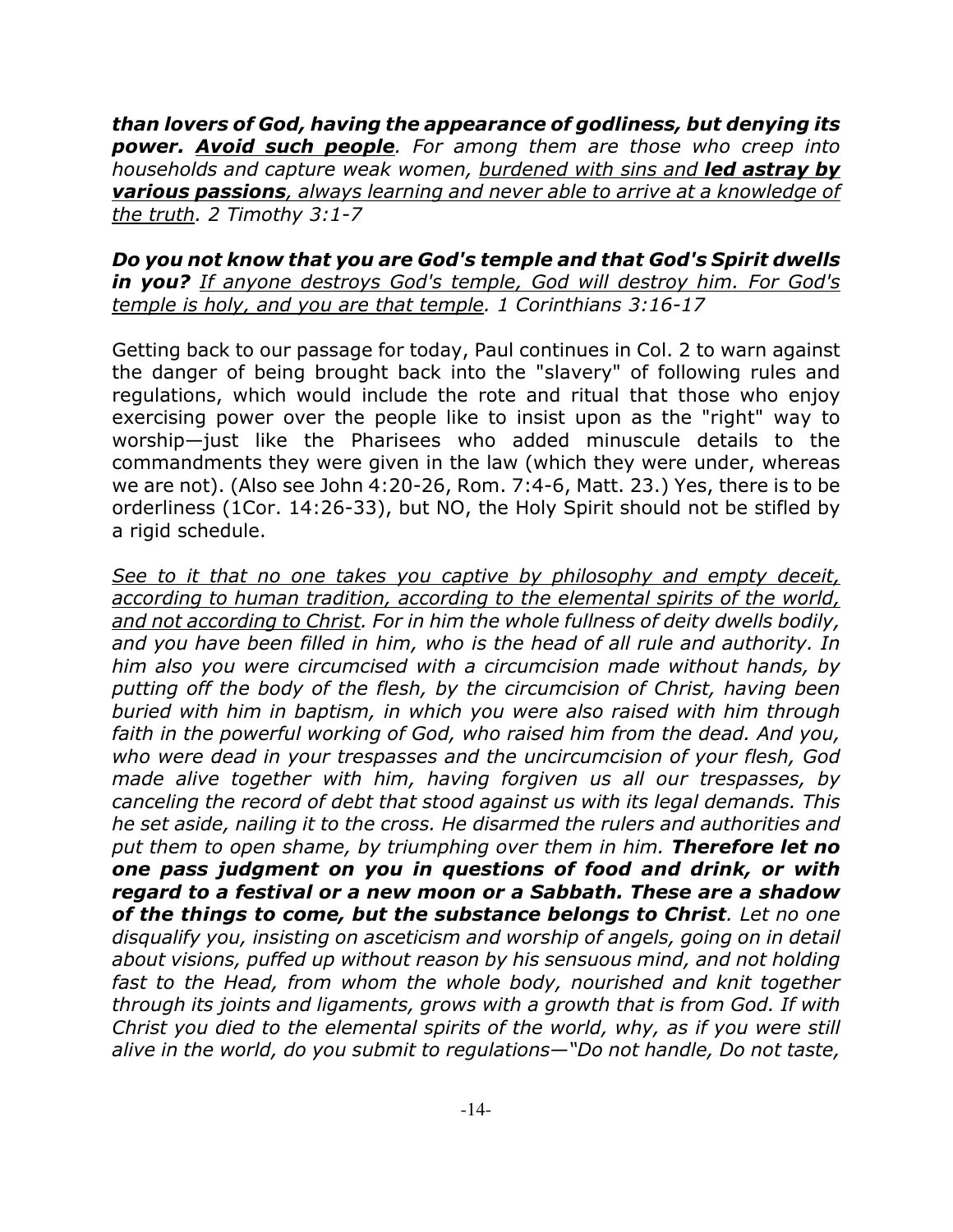*Do not touch" ( referring to things that all perish as they are used)—according to human precepts and teachings? These have indeed an appearance of wisdom in promoting self-made religion and asceticism and severity to the body, but they are of no value in stopping the indulgence of the flesh. Colossians 2:8-23*

But also notice that Paul addresses another danger in Col. 3. Believers are not to embrace the opposite extreme either. They're not to feel so "free" that they indulge themselves with deliberate sin. (Rom. 6, Eph. 4:17-24, 1Pet. 1:14-19, 4:3-5) These instructions precede a list of what we ARE to do, but they aren't contradicted by them. So we know that being "loving" does NOT mean participating in or endorsing sin, especially that of a sexual nature. Yes, there is sin that God considers "worse" than some other sins. No, not all sins are the same. When Paul says "do not lie to one another," that includes NOT telling someone it's okay to sin because "God made them that way," or "God wants them to be happy" (as if they're so "special" that the Bible doesn't apply to them?) Remember, Jesus is always to hold the FIRST place of importance in our lives, above even family and close friends. He will be ashamed of those who are ashamed of Him and His words (even if we consider them "harsh" and only like certain portions of what He said). (Matt. 10:37-39, Luke 9:23-26) He will deny those who deny Him. (2Tim. 2:12)

*Put to death therefore what is earthly in you: sexual immorality, impurity, passion, evil desire, and covetousness, which is idolatry. On account of these the wrath of God is coming. In these you too once walked, when you were living in them. But now you must put them all away: anger, wrath, malice, slander, and obscene talk from your mouth. Do not lie to one another, seeing that you have put off the old self with its practices and have put on the new self, which is being renewed in knowledge after the image of its creator. Here there is not Greek and Jew, circumcised and uncircumcised, barbarian, Scythian, slave, free; but Christ is all, and in all. Colossians 3:5-11*

*I wrote to you in my letter not to associate with sexually immoral people—not at all meaning the sexually immoral of this world, or the greedy and swindlers, or idolaters, since then you would need to go out of the world. But now I am writing to you not to associate with anyone who bears the name of brother if he is guilty of sexual immorality or greed, or is an idolater, reviler, drunkard, or swindler—not even to eat with such a one. For what have I to do with judging outsiders? Is it not those inside the church whom you are to judge? God judges those outside. "Purge the evil person from among you." 1 Corinthians 5:9-13*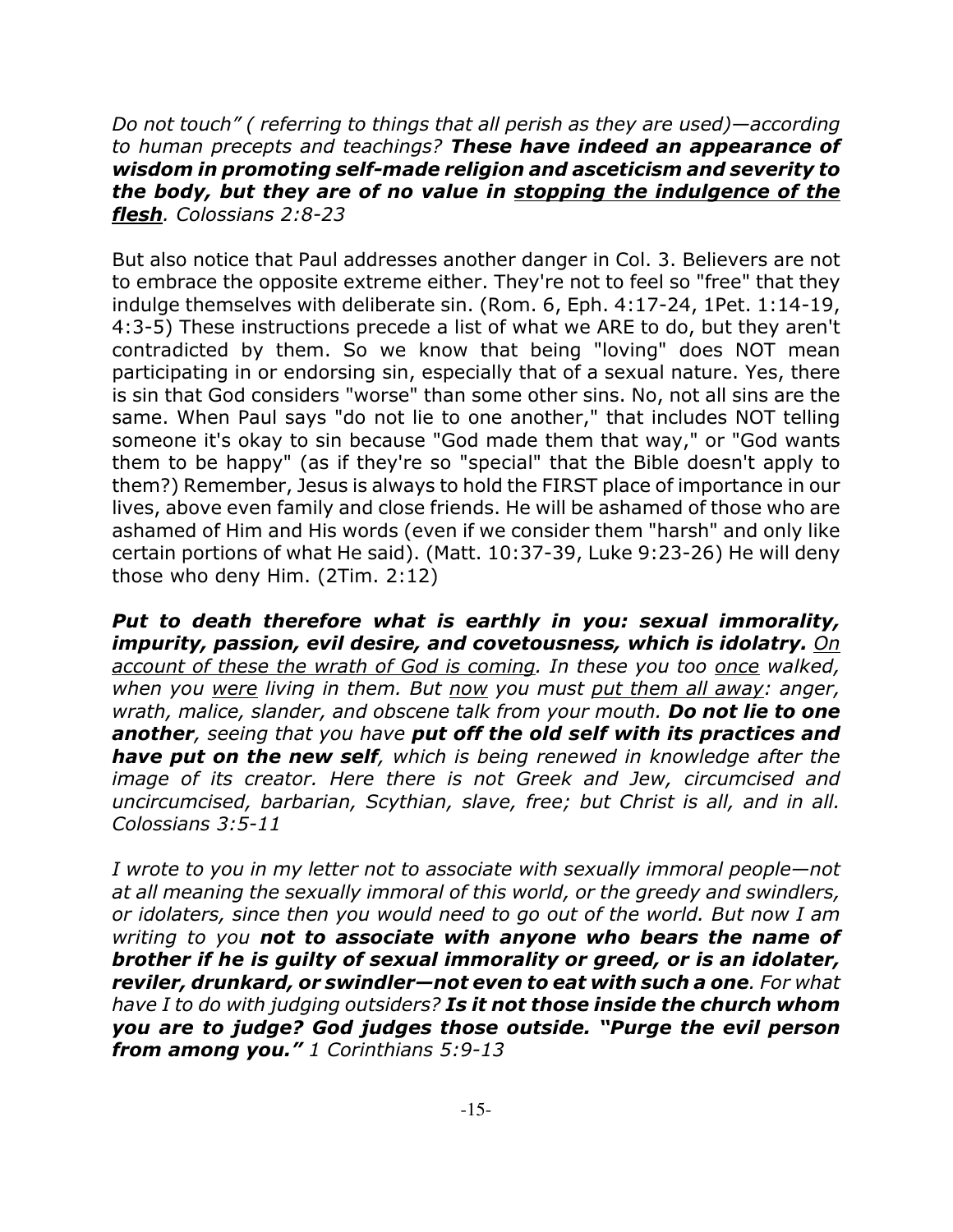*Or do you not know that the unrighteous will not inherit the kingdom of God? Do not be deceived: neither the sexually immoral, nor idolaters, nor adulterers, nor men who practice homosexuality, nor thieves, nor the greedy, nor drunkards, nor revilers, nor swindlers will inherit the kingdom of God. And such were some of you. But you were washed, you were sanctified, you were justified in the name of the Lord Jesus Christ and by the Spirit of our God. "All things are lawful for me," but not all things are helpful. "All things are lawful for me," but I will not be dominated by anything. "Food is meant for the stomach and the stomach for food"—and God will destroy both one and the other. The body is not meant for sexual immorality, but for the Lord, and the Lord for the body. And God raised the Lord and will also raise us up by his power. Do you not know that your bodies are members of Christ? Shall I then take the members of Christ and make them members of a prostitute? Never! Or do you not know that he who is joined to a prostitute becomes one body with her? For, as it is written, "The two will become one flesh." But he who is joined to the Lord becomes one spirit with him. Flee from sexual immorality. Every other sin a person commits is outside the body, but the sexually immoral person sins against his own body. Or do you not know that your body is a temple of the Holy Spirit within you, whom you have from God? You are not your own, for you were bought with a price. So glorify God in your body. 1 Corinthians 6:9- 20*

*Finally, then, brothers, we ask and urge you in the Lord Jesus, that as you received from us how you ought to walk and to please God, just as you are doing, that you do so more and more. For you know what instructions we gave you through the Lord Jesus. For this is the will of God, your sanctification: that you abstain from sexual immorality; that each one of you know how to control his own body in holiness and honor, not in the passion of lust like the Gentiles who do not know God; that no one transgress and wrong his brother in this matter, because the Lord is an avenger in all these things, as we told you beforehand and solemnly warned you. For God has not called us for impurity, but in holiness. Therefore whoever disregards this, disregards not man but God, who gives his Holy Spirit to you. 1 Thessalonians 4:1-8*

These days, what often happens as a result of sexual immorality? Besides the potential physical penalty of diseases, all too often, babies die. What is their crime deserving of the death penalty without a trial? They're evidence of sin—evidence that must be destroyed. And yes, some are even murdered because they're not convenient to those who are so selfish that they don't want their life and plans interrupted by someone else's life. We can't count on what's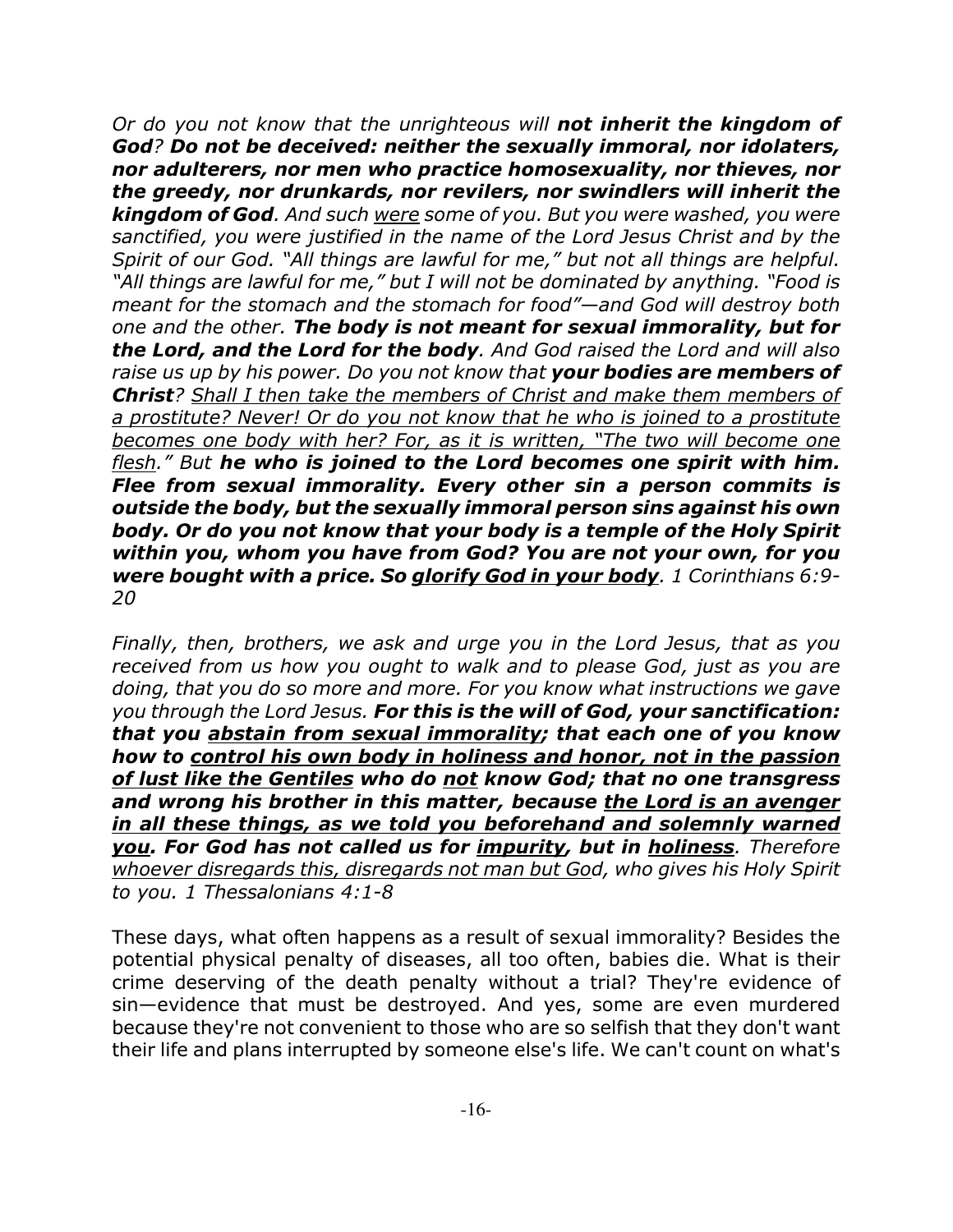legal anymore to know what's right. We need to consult the "treasuries of wisdom and knowledge" in Christ Jesus, as recorded for us in the Bible and illuminated for us by His Spirit IN us. (1Cor. 2:14, John 14:26, 1John 2:26-28)

How can anyone claim to believe in God if they don't even think He knows the difference between one body and two bodies? The idea that no woman should be "forced" to give birth is severely flawed. For one thing, the women in late term abortions DO still give birth, just not to a LIVE baby in most cases. Don't pretend that it's about the woman's health when those supporting this evil object to medical care being given to any survivors of this horror. (So much for the oath to "do no harm" that doctors take—or do they still?) Is it okay to destroy the infants that aren't wanted? By whom? There are people waiting in long lines to adopt babies.

We don't even have the excuse that we can't see the unborn baby anymore, but those making a profit from this evil "industry" try to make sure no one has to be "offended" such a "disturbing" sight. To turn a blind eye to it is no better than looking the other way during the holocaust. Pretending there's nothing wrong or that it's not our problem will not fool God. And aren't we being our own "gods" if we think we have the power of life and death of innocent people in our hands? (Psa. 82:5-7, Prov. 6:16-19)

*Rescue those who are being taken away to death; hold back those who are stumbling to the slaughter. If you say, "Behold, we did not know this," does not he who weighs the heart perceive it? Does not he who keeps watch over your soul know it, and will he not repay man according to his work? Proverbs 24:11-12* (Also see Heb. 4:12-13.)

*The word that came to Jeremiah from the LORD: "Stand in the gate of the LORD's house, and proclaim there this word, and say, Hear the word of the LORD, all you men of Judah who enter these gates to worship the LORD. Thus says the LORD of hosts, the God of Israel: Amend your ways and your deeds, and I will let you dwell in this place. Do not trust in these deceptive words: 'This is the temple of the LORD, the temple of the LORD, the temple of the LORD.' For if you truly amend your ways and your deeds, if you truly execute justice one with another, if you do not oppress the sojourner, the fatherless, or the widow, or shed innocent blood in this place, and if you do not go after other gods to your own harm, then I will let you dwell in this place, in the land that I gave of old to your fathers forever. Behold, you trust in deceptive words to no avail. Will you steal, murder, commit adultery, swear falsely, make offerings to Baal, and go after other gods that you have not known, and*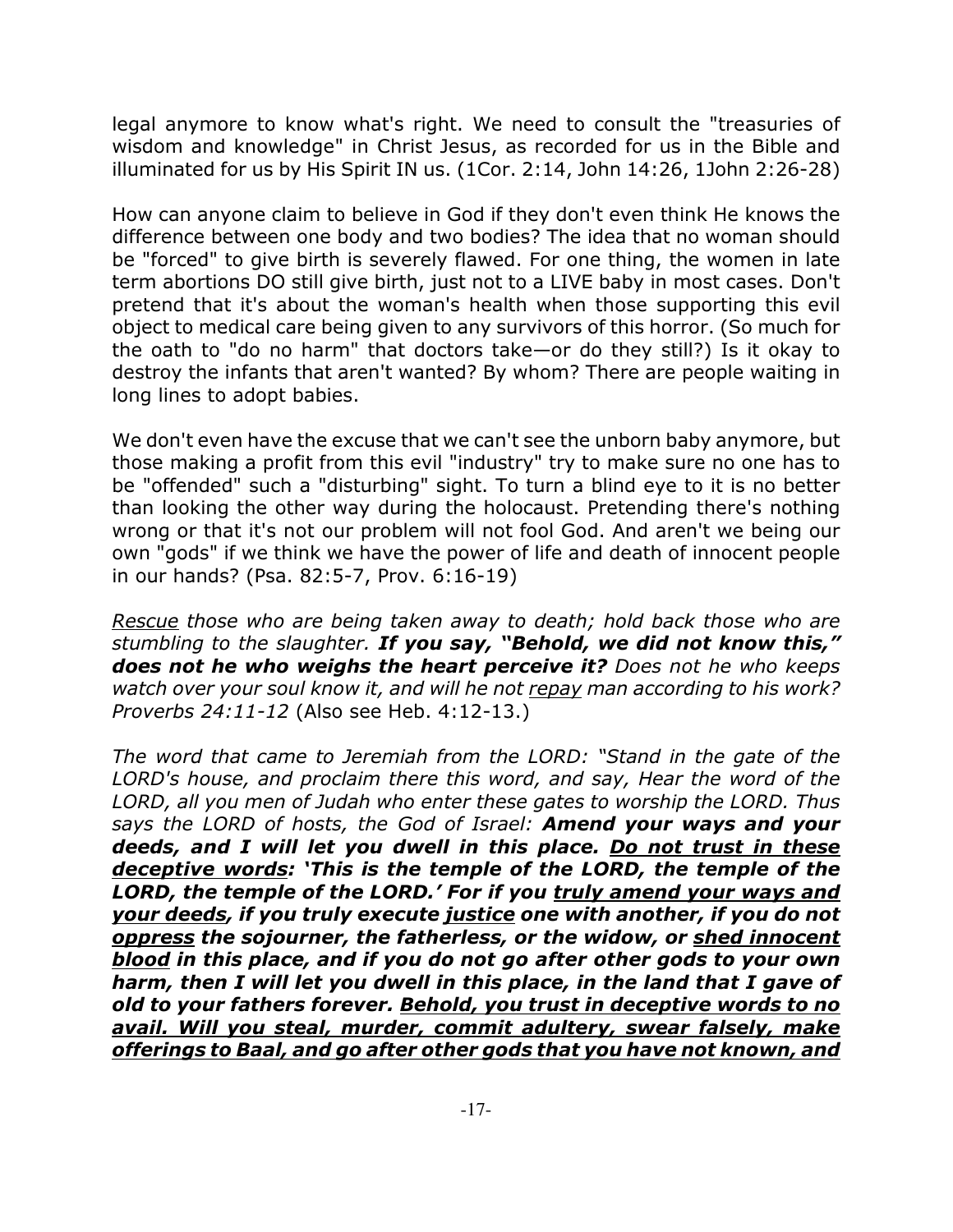*then come and stand before me in this house, which is called by my name, and say, 'We are delivered!'—only to go on doing all these abominations? Has this house, which is called by my name, become a den of robbers in your eyes? Behold, I myself have seen it, declares the LORD. Go now to my place that was in Shiloh, where I made my name dwell at first, and see what I did to it because of the evil of my people Israel. And now, because you have done all these things, declares the LORD, and when I spoke to you persistently you did not listen, and when I called you, you did not answer, therefore I will do to the house that is called by my name, and in which you trust, and to the place that I gave to you and to your fathers, as I did to Shiloh. And I will cast you out of my sight, as I cast out all your kinsmen, all the offspring of Ephraim. Jeremiah 7:1-15* 

(Also see Ezek. 9:4-7, Mal. 3:13-4:3, 1Pet. 4:17-19, Heb. 10:26-39, Matt. 21:12-13—today many sell books and DVDs with shoddy doctrine and collect buckets full of money that should be used to serve the needy in the name of God instead of buying jets, light shows, designer clothing and you name it. Rom. 2:19-24, 1Tim. 6:9-10)

I feel I must point out here that the people destroyed and/or driven out of the Promised Land in the Old Testament were practicing abominations such as worshiping nature, committing sexual sin, and even sacrificing their children to idols! (Lev. 18) We shouldn't sympathize with them. They were NOT innocent. And let's keep in mind that the Promised Land prefigures/foreshadows the Kingdom of God. (Heb. 4) Nothing evil or unclean will enter it. (Rev. 21:27) Believers have been washed clean by the blood of Jesus and can be cleansed anew by that same blood from the ONE sacrifice of Jesus of Himself (Heb. 9:24- 28) of any sin they slip into, confess (to Him) and (obviously) repent of—we're NOT to LIVE in our sins. (1John 1:7-9, see above.) That's like a sow returning to the mud after being washed. (Rev. 3:4-6) The end of believers who make that choice is worse than if they had never come to know God, and worse yet for the ones who deceived them. (Matt. 18:7, Luke 17:1-2) Notice that they call it "freedom," but we know better, don't we??

*For, speaking loud boasts of folly, they entice by sensual passions of the flesh those who are barely escaping from those who live in error. They promise them freedom, but they themselves are slaves of corruption. For whatever overcomes a person, to that he is enslaved. For if, after they have escaped the defilements of the world through the knowledge of our Lord and Savior Jesus Christ, they are again entangled in them and overcome, the last state has become worse for them than the first. For it would have been better for them never to have known the way of*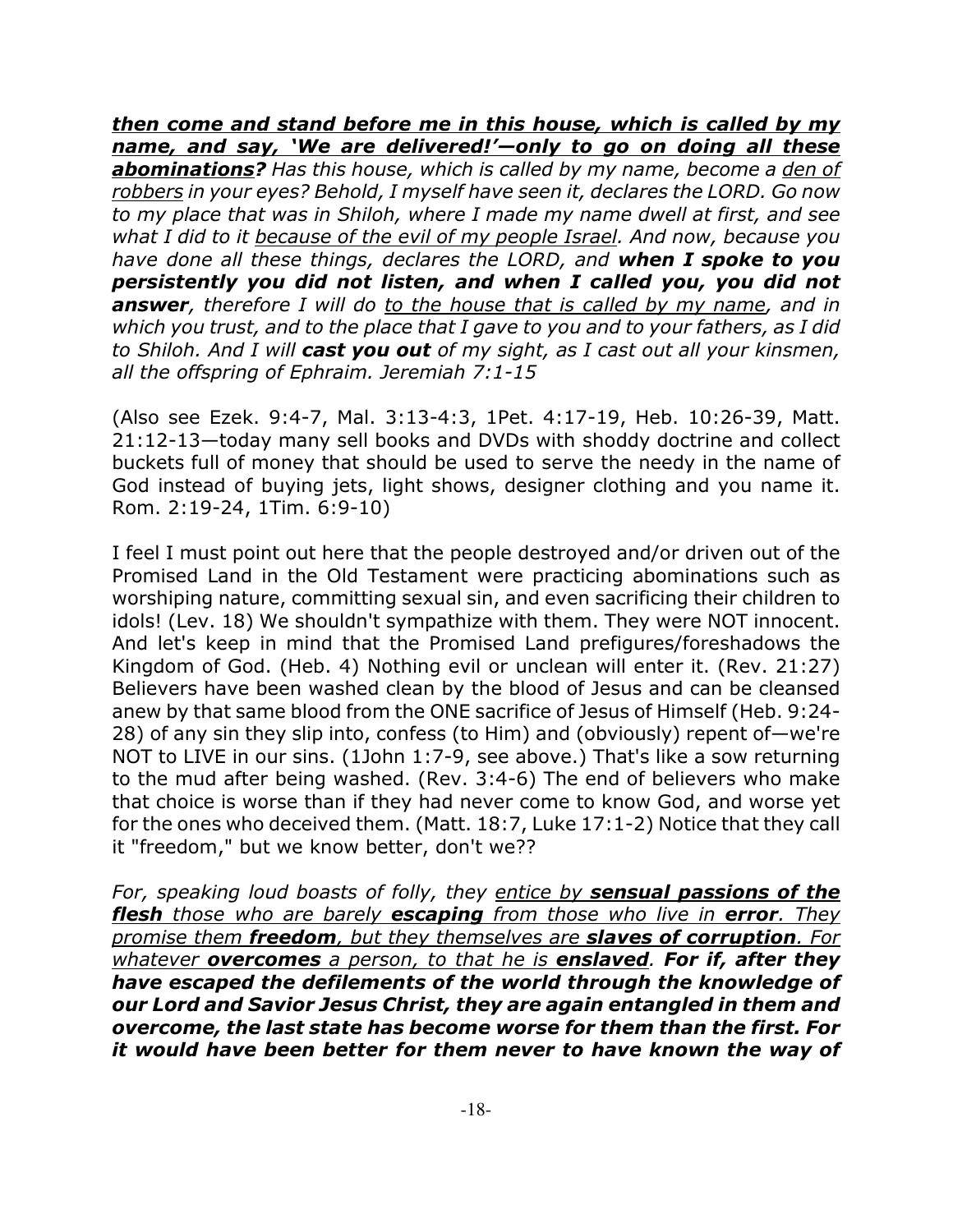*righteousness than after knowing it to turn back from the holy commandment delivered to them. What the true proverb says has happened to them: "The dog returns to its own vomit, and the sow, after washing herself, returns to wallow in the mire." 2 Peter 2:18-22* (Also see John 8:31-36, 2Pet. 2:1-3, 8-20)

This isn't pleasant to consider, but doctors who are honest will admit that there are a great many physical consequences when men use body parts that were not designed BY GOD to be used in certain ways that God calls depravity, which ways are now being taught to small children in many public schools as being "normal." And let's consider the possibility that the high suicide rates among sexually confused individuals might not be caused by the shame brought on them by "unloving" society, but by the grief the Holy Spirit brings upon people in order to bring them to repentance and back into a right relationship with God. (2Cor. 7:9-10, Gal. 6:1, 1Cor. 15:33-34) But these days, people take psychotropic drugs to make those unpleasant feelings go away—drugs that have side effects of depression, suicide, and stomach problems for which more drugs with those same side effects are prescribed. (Some people are getting very rich from this form of "healthcare," the same way that some are profiting from abortions.) It's time to wake up, people! Notice what Paul says right after explaining how love fulfills the law. (Also see Matt. 7:12, 22:38-40.)

*Owe no one anything, except to love each other, for the one who loves another has fulfilled the law. For the commandments, "You shall not commit adultery, You shall not murder, You shall not steal, You shall not covet," and any other commandment, are summed up in this word: "You shall love your neighbor as yourself." Love does no wrong to a neighbor; therefore love is the fulfilling of the law. Besides this you know the time, that the hour has come for you to wake from sleep. For salvation is nearer to us now than when we first believed. The night is far gone; the day is at hand. So then let us cast off the works of darkness and put on the armor of light. Let us walk properly as in the daytime, not in orgies and drunkenness, not in sexual immorality and sensuality, not in quarreling and jealousy. But put on the Lord Jesus Christ, and make no provision for the flesh, to gratify its desires. Romans 13:8-14* (Also see Eph. 6:10-20.)

*For you yourselves are fully aware that the day of the Lord will come like a thief in the night. While people are saying, "There is peace and security," then sudden destruction will come upon them as labor pains come upon a pregnant woman, and they will not escape. But you are not in darkness, brothers, for that day to surprise you like a thief. For you are all children of light, children of the day. We are not of the night or of the darkness. So then let us not*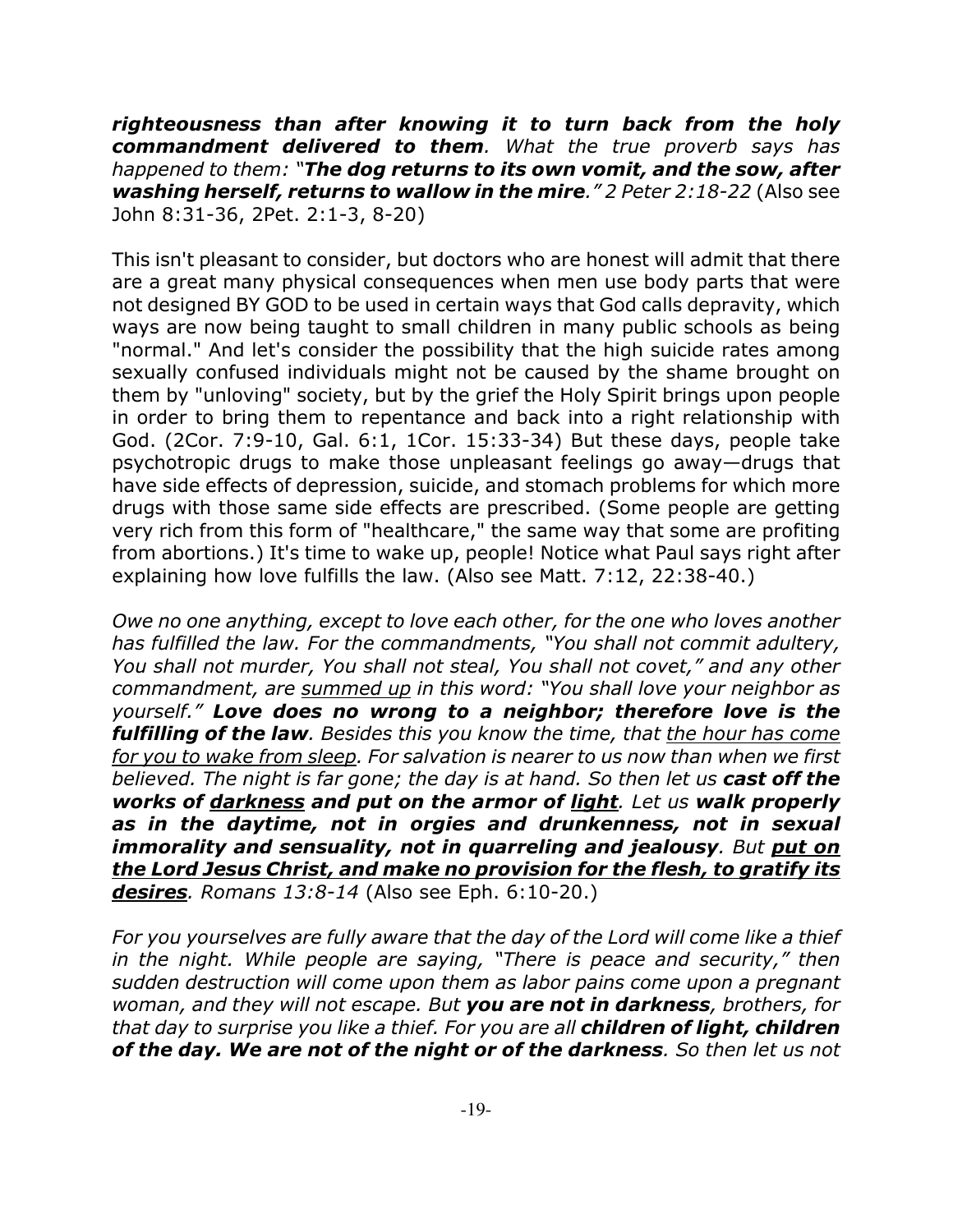*sleep, as others do, but let us keep awake and be sober. For those who sleep, sleep at night, and those who get drunk, are drunk at night. But since we belong to the day, let us be sober, having put on the breastplate of faith and love, and for a helmet the hope of salvation. For God has not destined us for wrath, but to obtain salvation through our Lord Jesus Christ, who died for us so that whether we are awake or asleep we might live with him. Therefore encourage one another and build one another up, just as you are doing. 1 Thessalonians 5:2-11* (Also see Heb. 10:24-25.)

What we "have" (what we hold on to and value) is what we'll be given more of. (Matt. 13:10-17) This was tucked into the Parable of the Sower, which is very significant, I think. Jesus repeats the thought in Matt. 25:29, as part of the Parable of the Talents (about our Christian service to Him as our Master, in His absence.) This applies to many different things. People who love the world invest everything they get into getting more of it. People who love consuming the garbage media of the world acquire a taste for it and have no desire to read their Bibles—they probably even forget what little they may have learned of the Scriptures. The Bible teaches that there is coming a dangerous time when people who love lies will be given more lies to love—lies that ultimately lead to the Lake of Fire. (Rev. 13, 14:9-12)

*And then the lawless one will be revealed, whom the Lord Jesus will kill with the breath of his mouth and bring to nothing by the appearance of his coming. The coming of the lawless one is by the activity of Satan with all power and false signs and wonders, and with all wicked deception for those who are perishing, because they refused to love the truth and so be saved. Therefore God sends them a strong delusion, so that they may believe what is false, in order that all may be condemned who did not believe the truth but had pleasure in unrighteousness. 2 Thessalonians 2:8-12*

This is a serious warning and a wake-up call. Let's heed it while we can still get back on the narrow road (if we've wandered from it) instead of continuing on the broad path to destruction. The foolish virgins in the parable are waiting for Jesus to return along with the wise, but the foolish are in the dark because they have run out of oil in their lamps. I guess they didn't think it was important. I guess they didn't actually love Jesus as they claimed. Tragic!!! Whatever you do, don't follow someone who hasn't got any light to lead the way—they don't even realize it! (Matt. 13:15-20, Rev. 3:15-19)

*"Enter by the narrow gate. For the gate is wide and the way is easy that leads to destruction, and those who enter by it are many. For the gate is narrow and the way is hard that leads to life, and those who find it*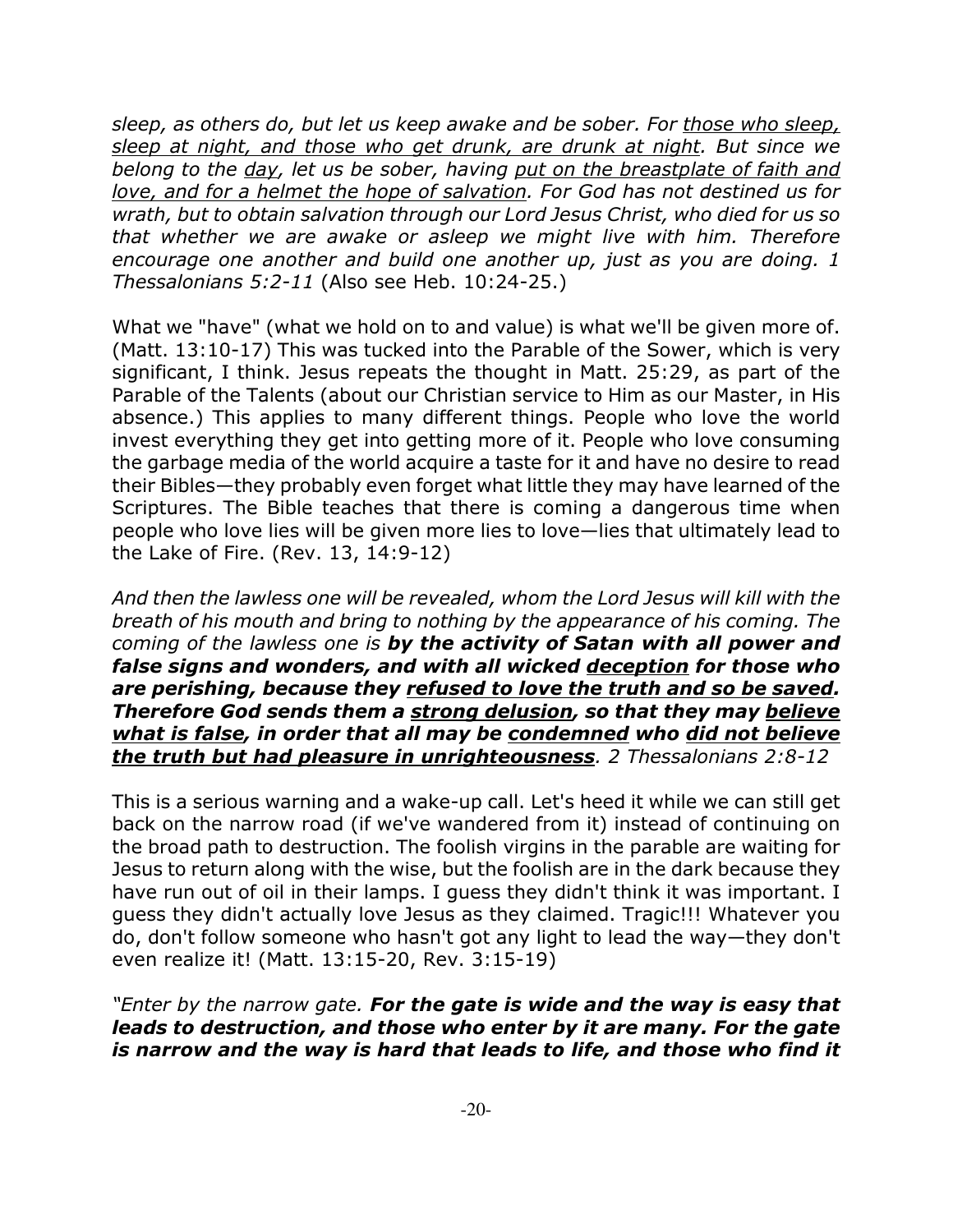*are few. Beware of false prophets, who come to you in sheep's clothing but inwardly are ravenous wolves. You will recognize them by their fruits. Are grapes gathered from thornbushes, or figs from thistles? So, every healthy tree bears good fruit, but the diseased tree bears bad fruit. A healthy tree cannot bear bad fruit, nor can a diseased tree bear good fruit. Every tree that does not bear good fruit is cut down and thrown into the fire. Thus you will recognize them by their fruits." Matthew 7:13-20*

*"Then the kingdom of heaven will be like ten virgins who took their lamps and went to meet the bridegroom. Five of them were foolish, and five were wise. For when the foolish took their lamps, they took no oil with them, but the wise took flasks of oil with their lamps. As the bridegroom was delayed, they all became drowsy and slept. But at midnight there was a cry, 'Here is the bridegroom! Come out to meet him.' Then all those virgins rose and trimmed their lamps. And the foolish said to the wise, 'Give us some of your oil, for our lamps are going out.' But the wise answered, saying, 'Since there will not be enough for us and for you, go rather to the dealers and buy for yourselves.' And while they were going to buy, the bridegroom came, and those who were ready went in with him to the marriage feast, and the door was shut. Afterward the other virgins came also, saying, 'Lord, lord, open to us.' But he answered, 'Truly, I say to you, I do not know you.' Watch therefore, for you know neither the day nor the hour. Matthew 25:1-13*

NO ONE wants to be on the outside of that door, being told that Jesus does NOT know them! Jesus followed the above parable with the one about the talents. (Matt. 25:14-30) We must bear GOOD fruit if we truly are His disciples. (John 13:35, 15:8, Mark 4:20, Gal. 5:22-25) Paul had this warning for the Corinthians:

*For I fear that perhaps when I come I may find you not as I wish, and that you may find me not as you wish—that perhaps there may be quarreling, jealousy, anger, hostility, slander, gossip, conceit, and disorder. I fear that when I come again my God may humble me before you, and I may have to mourn over many of those who sinned earlier and have not repented of the impurity, sexual immorality, and sensuality that they have practiced. This is the third time I am coming to you. Every charge must be established by the evidence of two or three witnesses. I warned those who sinned before and all the others, and I warn them now while absent, as I did when present on my second visit, that if I come again I will not spare them. 2 Corinthians 12:20-13:2* (Also see 1Tim. 5:20 and John's warning in 1John 2:28, above.)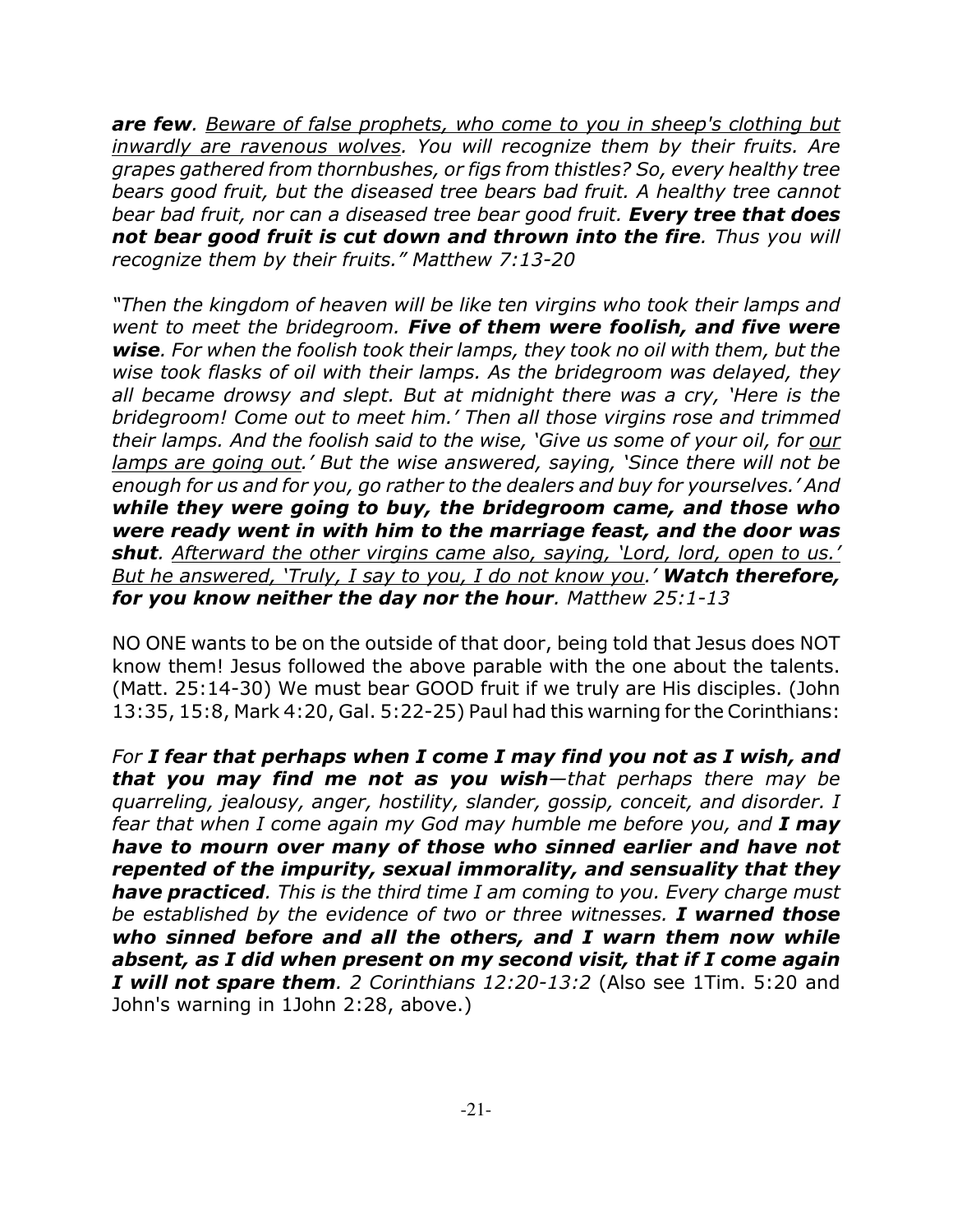It occurs to me that people who think it's "loving" to undo God's warnings, including those to HIS people, do not actually know what He said, or perhaps they just don't believe it? It reminds me of this:

*Now the serpent was more crafty than any other beast of the field that the LORD God had made. He said to the woman, "Did God actually say, 'You shall not eat of any tree in the garden'?" And the woman said to the serpent, "We may eat of the fruit of the trees in the garden, but God said, 'You shall not eat of the fruit of the tree that is in the midst of the garden, neither shall you touch it, lest you die.'" But the serpent said to the woman, "You will not surely die. For God knows that when you eat of it your eyes will be opened, and you will be like God, knowing good and evil." Genesis 3:1-5*

We all know how that ended. Not good at all! Eve was tricked into thinking she would be more like God if she disobeyed God! And Adam joined her instead of setting her straight. Oh my, and here we are, still listening to garbage like that, spewed from the devil. What a shame. Let me just say this, as I have often said—if we are members of the Body of Christ, the Church, then everything Jesus said in the letters to the Churches in Rev. 2-3 applies to us. We would do well to read it and heed it.

*Blessed is the one who reads aloud the words of this prophecy, and blessed are those who hear, and who keep what is written in it, for the time is near. Revelation 1:3*

*"And behold, I am coming soon. Blessed is the one who keeps the words of the prophecy of this book." Revelation 22:7*

*I warn everyone who hears the words of the prophecy of this book: if anyone adds to them, God will add to him the plagues described in this book, and if anyone takes away from the words of the book of this prophecy, God will take away his share in the tree of life and in the holy city, which are described in this book. Revelation 22:18-19*

Written by Tricia Berg, (March 2020), 22 pp. If you have been blessed by this article, you are free to share but do not claim as your own or sell, and do not make modifications and attribute them to me. You can download as many free pdf devotional articles as you wish from my blog: http://layoutfortoday.blogspot.com/ (The most recent articles are at the bottom of the page after you click on the "free pdf downloads" link.) You can also read this article there, where the Bible verses should pop up when you hover over the cites.